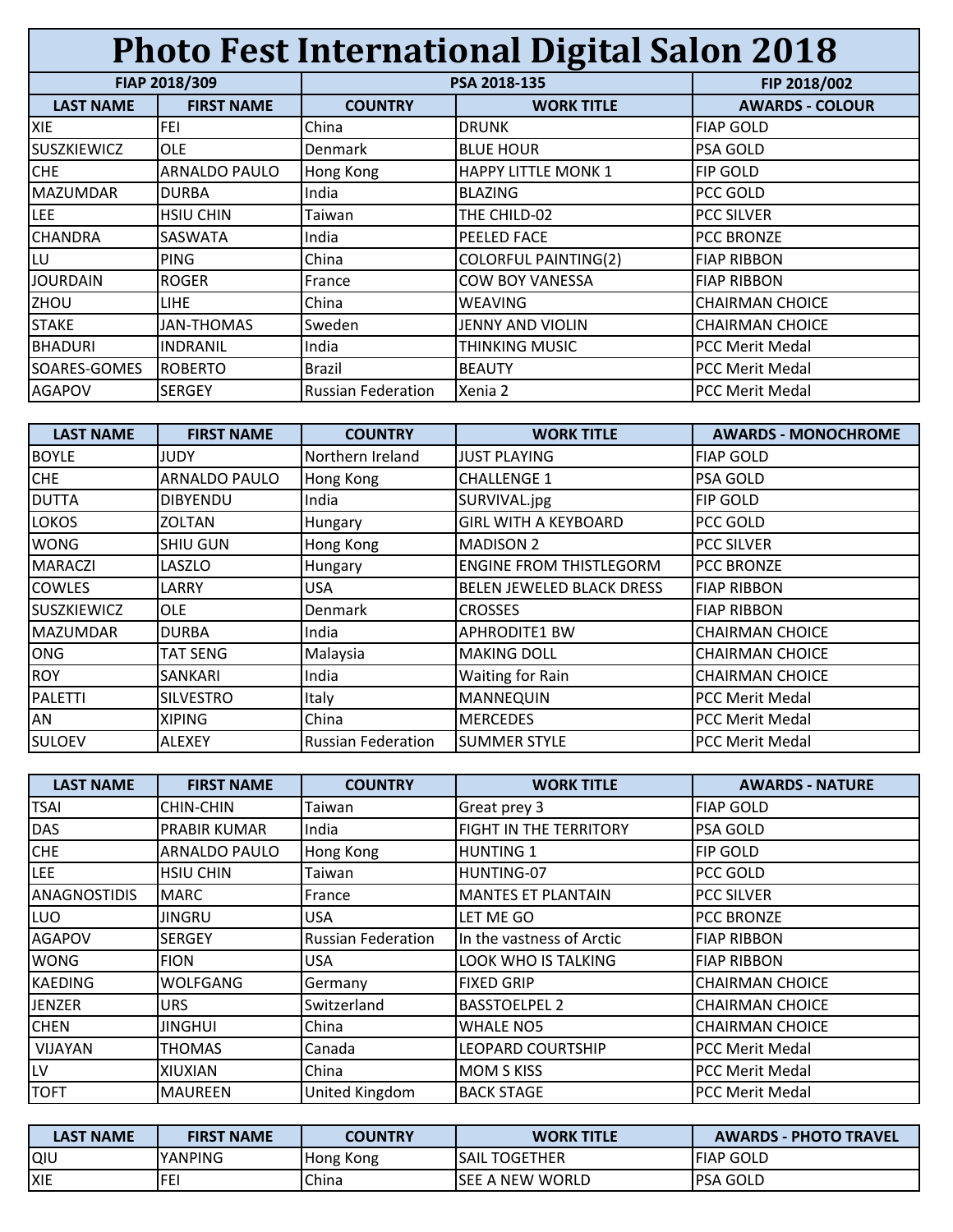| <b>CHAN</b>     | H W                  | Hong Kong   | <b>BEGINNING OF THE NIGHT</b> | <b>FIP GOLD</b>        |
|-----------------|----------------------|-------------|-------------------------------|------------------------|
| <b>MARACZI</b>  | <b>LASZLO</b>        | Hungary     | <b>ICE CAVE</b>               | PCC GOLD               |
| <b>KRISHAN</b>  | <b>PRAKHAR</b>       | India       | <b>PLAYING IN VALLEY</b>      | <b>PCC SILVER</b>      |
| <b>SHANBHAG</b> | PRAMOD.GOVIND        | India       | <b>CHOBE RIVER</b>            | <b>PCC BRONZE</b>      |
| <b>ECSEDI</b>   | ÁKOSNÉ               | Hungary     | IN GOLDEN LIGHT               | <b>FIAP RIBBON</b>     |
| <b>JOURDAIN</b> | ROGER                | France      | <b>WILD NAMIB DESERT</b>      | <b>FIAP RIBBON</b>     |
| <b>BHADURI</b>  | <b>INDRANIL</b>      | India       | <b>WALK TOWARDS HEAVEN</b>    | <b>CHAIRMAN CHOICE</b> |
| <b>CHE</b>      | <b>ARNALDO PAULO</b> | Hong Kong   | FIRST LIGHT AT BAGAN          | <b>CHAIRMAN CHOICE</b> |
| <b>MYSORE</b>   | <b>ANITHA</b>        | India       | <b>ICE SKATING</b>            | <b>PCC Merit Medal</b> |
| <b>VIJAYAN</b>  | <b>THOMAS</b>        | Canada      | <b>ICEBERG SHELLS</b>         | <b>PCC Merit Medal</b> |
| <b>JENZER</b>   | <b>URS</b>           | Switzerland | <b>GMA ANTIGUA 12</b>         | <b>PCC Merit Medal</b> |

| <b>LAST NAME</b>   | <b>FIRST NAME</b> | <b>COUNTRY</b>            | <b>WORK TITLE</b>           | <b>AWARDS - WOMAN &amp; CHILD</b> |
|--------------------|-------------------|---------------------------|-----------------------------|-----------------------------------|
| <b>XIE</b>         | FEI               | China                     | <b>DRUNKEN BEAUTY</b>       | <b>FIAP GOLD</b>                  |
| <b>AGAPOV</b>      | <b>SERGEY</b>     | <b>Russian Federation</b> | Survival                    | <b>PSA GOLD</b>                   |
| <b>PUSTOVOY</b>    | YURY              | <b>Russian Federation</b> | <b>KASHMIR</b>              | <b>FIP GOLD</b>                   |
| <b>BYSACK</b>      | <b>SUBRATA</b>    | India                     | <b>DO NOT CRY BABY</b>      | PCC GOLD                          |
| <b>BOYLE</b>       | JUDY              | Northern Ireland          | <b>THE GOAT LADY</b>        | <b>PCC SILVER</b>                 |
| <b>WANG</b>        | LUNG-TSAI         | Taiwan                    | <b>MEMORABLE CHILDHOOD2</b> | <b>PCC BRONZE</b>                 |
| <b>HUANG</b>       | <b>HAIYAN</b>     | China                     | NAMIBIA RED CLAY FIGURINE5  | <b>FIAP RIBBON</b>                |
| <b>WONG</b>        | <b>FION</b>       | <b>USA</b>                | <b>MY FIRST SURFING</b>     | <b>FIAP RIBBON</b>                |
| <b>DE SARKER</b>   | <b>DILIP</b>      | India                     | <b>MUSK PLAY</b>            | <b>CHAIRMAN CHOICE</b>            |
| <b>KOCAKOC</b>     | <b>MUSTAFA</b>    | Turkey                    | <b>WIND ROSE</b>            | <b>CHAIRMAN CHOICE</b>            |
| <b>ROY</b>         | SANKARI           | India                     | Dondi Ritual 2              | <b>CHAIRMAN CHOICE</b>            |
| <b>CHAKRABORTY</b> | <b>DEBOPAM</b>    | India                     | <b>WORKING MOTHER</b>       | <b>PCC Merit Medal</b>            |
| <b>DAS</b>         | <b>SWAPAN</b>     | India                     | MAY BE IT WAS JUST A DREAM  | <b>PCC Merit Medal</b>            |
| SOARES-GOMES       | <b>ROBERTO</b>    | Brazil                    | WOMAN 01A                   | IPCC Merit Medal                  |

| <b>LAST NAME</b> | <b>FIRST NAME</b> | <b>COUNTRY</b> | <b>SPECIAL AWARDS</b>       |
|------------------|-------------------|----------------|-----------------------------|
| <b>CHE</b>       | 'ARNALDO PAULO    | Hong Kong      | BEST AUTHOR - FIAP BLUE PIN |
| <b>BYSACK</b>    | SUBRATA           | India          | <b>BEST INDIAN ENTRANT</b>  |
| 18° GRAY IMAGE   |                   | China          | <b>BEST CLUB</b>            |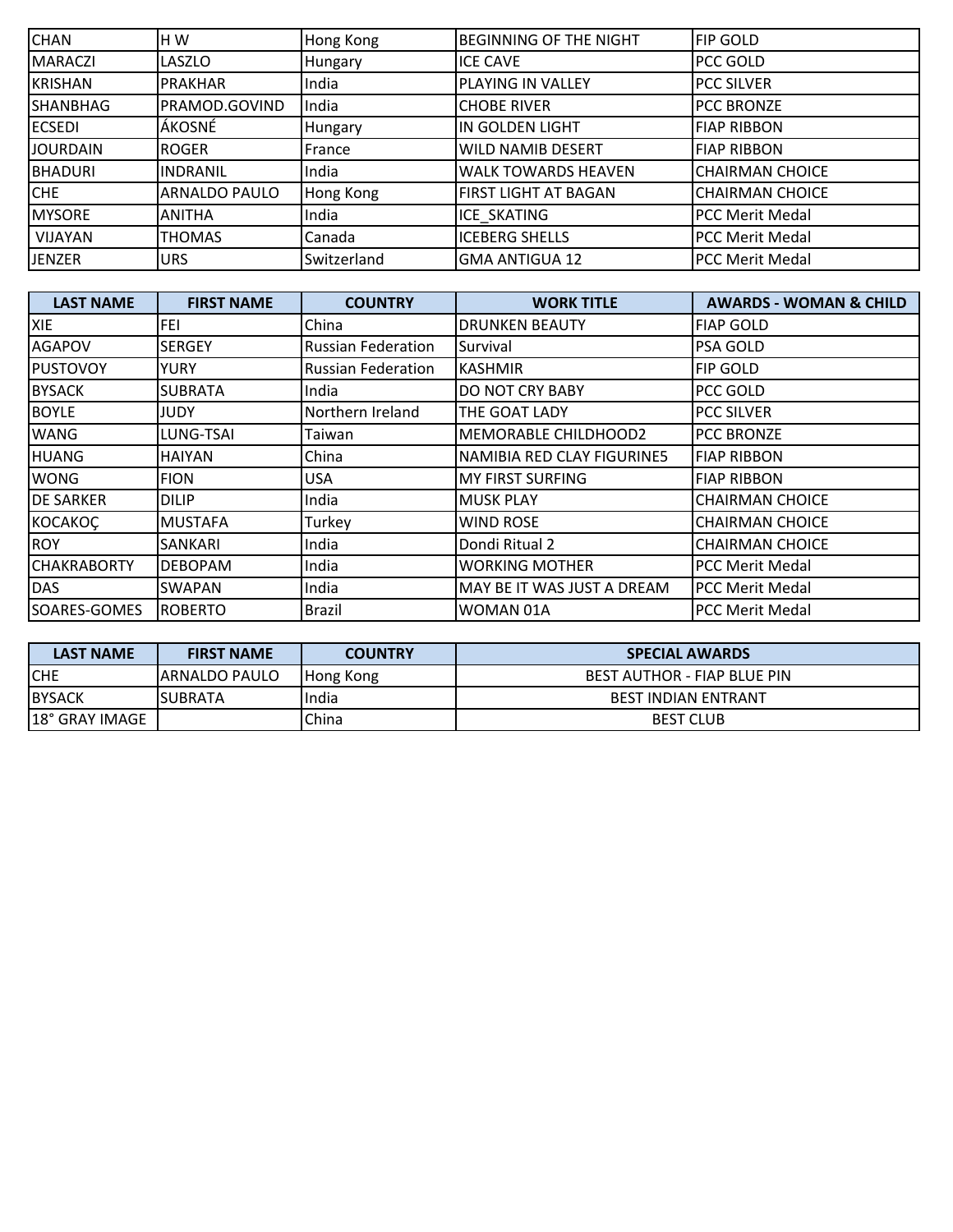| <b>Photo Fest International Digital Salon 2018</b> |                          |                           |                             |              |                        |
|----------------------------------------------------|--------------------------|---------------------------|-----------------------------|--------------|------------------------|
|                                                    | FIAP 2018/309            | PSA 2018-135              |                             | FIP 2018/001 |                        |
| <b>LAST NAME</b>                                   | <b>FIRST NAME</b>        | <b>COUNTRY</b>            | <b>WORK TITLE</b>           |              | <b>RESULT - COLOUR</b> |
| <b>AGAPOV</b>                                      | <b>SERGEY</b>            | <b>Russian Federation</b> | <b>XENIA 3</b>              | Α            |                        |
| <b>AGAPOV</b>                                      | <b>SERGEY</b>            | <b>Russian Federation</b> | Xenia 2                     | Α            | <b>PCC Merit Medal</b> |
| <b>AGAPOV</b>                                      | <b>SERGEY</b>            | <b>Russian Federation</b> | <b>XENIA</b>                | Α            |                        |
| AN                                                 | <b>XIPING</b>            | China                     | <b>GRAZING 2</b>            | Α            |                        |
| <b>AN</b>                                          | <b>XIPING</b>            | China                     | <b>ALBA</b>                 | A            |                        |
| ANDREOU                                            | <b>ANDREASL</b>          | Cyprus                    | QUADRANT                    | A            |                        |
| <b>BALLINI</b>                                     | ALESSANDRO               | Italy                     | OFF ROAD 3                  | А            |                        |
| <b>BHADURI</b>                                     | <b>INDRANIL</b>          | India                     | <b>THINKING MUSIC</b>       | Α            | <b>PCC Merit Medal</b> |
| <b>BHADURI</b>                                     | <b>INDRANIL</b>          | India                     | <b>MADEMOISELLE</b>         | Α            |                        |
| <b>BHATTACHARYA</b>                                | <b>DINABANDHU</b>        | India                     | <b>ALONE</b>                | Α            |                        |
| <b>BOYD</b>                                        | <b>CYRIL</b>             | Northern Ireland          | <b>THE BARD</b>             | Α            |                        |
| <b>BOYLE</b>                                       | <b>JUDY</b>              | Northern Ireland          | PRAYING                     | Α            |                        |
| <b>BOYLE</b>                                       | <b>JUDY</b>              | Northern Ireland          | <b>DANCERS</b>              | Α            |                        |
| <b>BOYLE</b>                                       | <b>JUDY</b>              | Northern Ireland          | <b>SORICE</b>               | Α            |                        |
| <b>BOYLE</b>                                       | <b>JUDY</b>              | Northern Ireland          | <b>TWO CLOWNS</b>           | Α            |                        |
| <b>BYSACK</b>                                      | <b>SUBRATA</b>           | India                     | <b>MAKING FACES</b>         | Α            |                        |
| <b>BYSACK</b>                                      | <b>SUBRATA</b>           | India                     | <b>BEAUTY OF PANG TSO</b>   | Α            |                        |
| <b>BYSACK</b>                                      | <b>SUBRATA</b>           | India                     | <b>MAN IN GEOMETRY</b>      | Α            |                        |
| <b>BYSACK</b>                                      | <b>SUBRATA</b>           | India                     | <b>DESERT WALK</b>          | Α            |                        |
| <b>CAVALLETTI</b>                                  | <b>MASSIMO</b>           | Italy                     | <b>FESTICOLOR 7</b>         | Α            |                        |
| <b>CAVALLETTI</b>                                  | <b>MASSIMO</b>           | Italy                     | <b>FESTICOLOR 6</b>         | A            |                        |
| <b>CHAI</b>                                        | JIAJUN                   | China                     | POLAR BEAR3                 | Α            |                        |
| <b>CHAKRABORTY</b>                                 | <b>DEBOPAM</b>           | India                     | PHYSICALLY CHALLENGED       | Α            |                        |
| <b>CHAKRABORTY</b>                                 | <b>DEBOPAM</b>           | India                     | <b>CAMEL FAIR</b>           | Α            |                        |
| <b>CHANDRA</b>                                     | <b>SASWATA</b>           | India                     | <b>JUICE</b>                | Α            |                        |
| <b>CHANDRA</b>                                     | SASWATA                  | India                     | <b>DESTROYED DESTINY</b>    | Α            |                        |
| <b>CHANDRA</b>                                     | SASWATA                  | India                     | PEELED FACE                 | Α            | PCC BRONZE             |
| <b>CHATTERJEE</b>                                  | <b>MANASHI</b>           | India                     | <b>BONDING WITH COLOURS</b> | A            |                        |
| <b>CHAUHAN</b>                                     | <b>VINOD</b>             | India                     | <b>STAND OUT</b>            | A            |                        |
| <b>CHAUHAN</b>                                     | <b>VINOD</b>             | India                     | <b>FURRY</b>                | Α            |                        |
| <b>CHAUHAN</b>                                     | <b>VINOD</b>             | India                     | <b>MUSICAL</b>              | А            |                        |
| <b>CHAUHAN</b>                                     | <b>VINOD</b>             | India                     | <b>THREE MUSKETEERS</b>     | Α            |                        |
| <b>CHE</b>                                         | ARNALDO PAULO            | Hong Kong                 | <b>HAPPY LITTLE MONK 1</b>  | Α            | FIP GOLD               |
| <b>CHE</b>                                         | ARNALDO PAULO            | Hong Kong                 | PAPUAN SOCCER 2             | Α            |                        |
| CHE                                                | <b>ARNALDO PAULO</b>     | Hong Kong                 | <b>BUTTER TEA PARTY</b>     | Α            |                        |
| <b>CHE</b>                                         | ARNALDO PAULO            | Hong Kong                 | <b>MY YOUNGER BROTHER</b>   | Α            |                        |
| <b>CHEN</b>                                        | <b>JINGHUI</b>           | China                     | DANCING TO THE SEA NO15     | Α            |                        |
| <b>CHEN</b>                                        | <b>JINGHUI</b>           | China                     | IN THE RAIN                 | Α            |                        |
| <b>CHEUNG</b>                                      | <b>SINKAI</b>            | Australia                 | Chasing boats               | Α            |                        |
| <b>CHEUNG</b>                                      | <b>SINKAI</b>            | Australia                 | Getting water               | Α            |                        |
| <b>CHEUNG</b>                                      | <b>SINKAI</b>            | Australia                 | Glorious Fire Dragon        | Α            |                        |
| <b>DAS</b>                                         | ANURUDDHA                | India                     | <b>BLACK &amp; RED</b>      | Α            |                        |
| <b>DAS</b>                                         | <b>SUBRATA KUMAR</b>     | India                     | ANAMICA IN HAT              | Α            |                        |
| <b>DAS</b>                                         | <b>SUBRATA KUMAR</b>     | India                     | PORTRAIT PAYEL 01           | Α            |                        |
| DAS                                                | SWAPAN                   | India                     | LOOKING FOR YOU ONLY        | Α            |                        |
| <b>DAS</b>                                         | SWAPAN                   | India                     | <b>SWEET PASSION</b>        | Α            |                        |
| <b>DAS</b>                                         | SWAPAN                   | India                     | <b>DREAM HOUR</b>           | Α            |                        |
| <b>DE SARKER</b>                                   | <b>DILIP</b>             | India                     | SREEJA_3                    | А            |                        |
| <b>DOLUI</b>                                       | <b>KAUSHIK</b>           | India                     | DIFFERENT MOODS             |              |                        |
| <b>DUTTA</b>                                       | <b>DIBYENDU</b>          | India                     | TERRIFIED.jpg               | Α<br>Α       |                        |
| <b>DUTTA</b>                                       |                          | India                     | STRAIGHT LEFT               | Α            |                        |
| <b>FANG</b>                                        | <b>GOUTAM KUMAR</b><br>П | China                     | THE YURT IN THE VALLEY      |              |                        |
|                                                    |                          |                           |                             | А            |                        |
| <b>GHOSH</b>                                       | NARENDU                  | India                     | <b>HOLI PART 2</b>          | Α            |                        |
| <b>GOH</b>                                         | WEE SENG                 | Singapore                 | <b>MASTEROWNER</b>          | Α            |                        |
| <b>GOH</b>                                         | WEE SENG                 | Singapore                 | CHARMAINE                   | Α            |                        |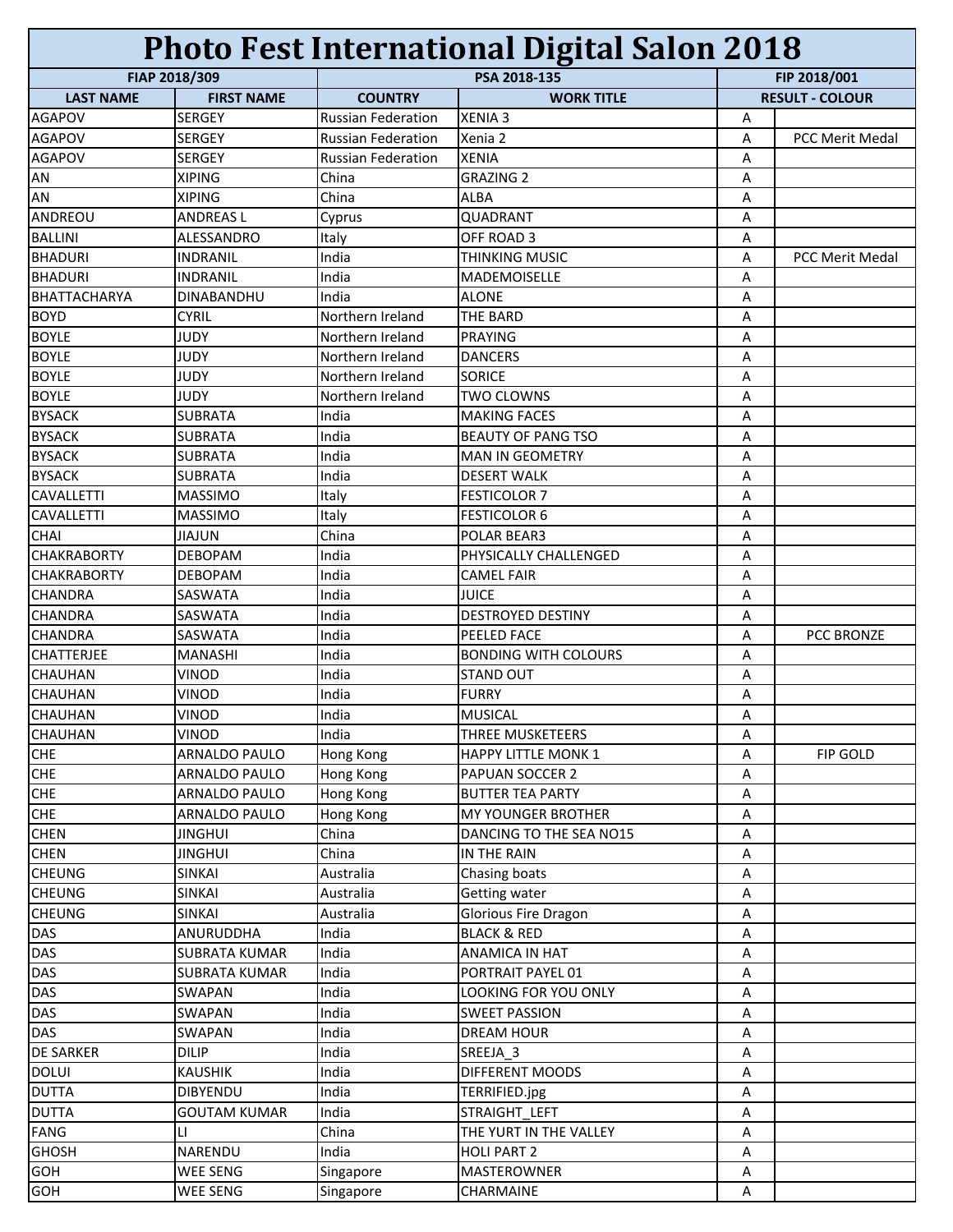| <b>GOH</b>       | <b>WEE SENG</b>      | Singapore                 | <b>ONWARDS</b>                     | Α |                        |
|------------------|----------------------|---------------------------|------------------------------------|---|------------------------|
| <b>HUANG</b>     | HAIYAN               | China                     | WESTERN AMERICAN SCENERY28         | Α |                        |
| <b>HUANG</b>     | HAIYAN               | China                     | <b>THE NENETS4</b>                 | A |                        |
| <b>JENKIN</b>    | <b>BARBARA</b>       | England                   | LIFE AT THE TOP                    | Α |                        |
| <b>JENKIN</b>    | <b>BARBARA</b>       | England                   | <b>SWING ON THE SILKS</b>          | Α |                        |
| <b>JENKIN</b>    | MALCOLM              | England                   | <b>BLOCK STRETCH</b>               | Α |                        |
| <b>JENKIN</b>    | MALCOLM              | England                   | <b>BEWARE</b>                      | Α |                        |
| <b>JENZER</b>    | URS                  | Switzerland               | CHINA REISTERASSEN 1               | Α |                        |
| JENZER           | <b>URS</b>           | Switzerland               | <b>ARKTIS EISSCHOLLE 3</b>         | А |                        |
| <b>JERLEMAR</b>  | NILS-ERIK            | Sweden                    | <b>Red Bike</b>                    | Α |                        |
| <b>JOURDAIN</b>  | <b>ROGER</b>         | France                    | <b>GALACTIC WARRIOR</b>            | Α |                        |
| <b>JOURDAIN</b>  | <b>ROGER</b>         | France                    | <b>BEAUTY AND THE BEAST</b>        |   |                        |
|                  |                      |                           |                                    | Α |                        |
| <b>JOURDAIN</b>  | <b>ROGER</b>         | France                    | <b>COW BOY VANESSA</b>             | Α | <b>FIAP RIBBON</b>     |
| <b>JOURDAIN</b>  | <b>ROGER</b>         | France                    | <b>CURLY MELODIE</b>               | Α |                        |
| <b>KORLAPATI</b> | SARASWATIRAO         | India                     | MY DREAM 02                        | Α |                        |
| <b>KOZOK</b>     | <b>CORINNE</b>       | England                   | <b>SOUTH AMERICAN FROGS</b>        | Α |                        |
| ΚS               | <b>SURYA PRAKASH</b> | India                     | <b>WARMING AT SUN RISE</b>         | Α |                        |
| <b>KWAN</b>      | PHILLIP              | Canada                    | <b>AURORA OVER MOUNTAIN 90</b>     | Α |                        |
| <b>KWAN</b>      | PHILLIP              | Canada                    | <b>AURORA OVER DEVILS TEETH 28</b> | Α |                        |
| <b>LEE</b>       | <b>HSIU CHIN</b>     | Taiwan                    | DISC LIPS-02                       | Α |                        |
| LEE              | <b>HSIU CHIN</b>     | Taiwan                    | THE CHILD-02                       | Α | <b>PCC SILVER</b>      |
| LOKOS            | <b>ZOLTAN</b>        | Hungary                   | <b>ANDI AND VIKI 12</b>            | Α |                        |
| LU               | <b>CHING YU</b>      | Taiwan                    | Journey In The Desert              | Α |                        |
| LU               | <b>PING</b>          | China                     | <b>COLORFUL PAINTING(2)</b>        | A | <b>FIAP RIBBON</b>     |
| LU               | <b>PING</b>          | China                     | <b>INK CENTS CENTS</b>             | Α |                        |
| LUO              | <b>JINGRU</b>        | USA                       | <b>DRAGON</b>                      | Α |                        |
| LUO              | <b>JINGRU</b>        | <b>USA</b>                | <b>NORTHERN LIGHTS TOWER</b>       | Α |                        |
| <b>MAKAROVIC</b> | ZORAN                | Croatia                   | <b>BARANYA DANCE 7</b>             | Α |                        |
| <b>MAKAROVIC</b> | ZORAN                | Croatia                   | D - MAN                            | Α |                        |
| <b>MAZUMDAR</b>  | <b>DURBA</b>         | India                     | <b>APHRODITE2</b>                  | Α |                        |
| <b>MAZUMDAR</b>  | <b>DURBA</b>         | India                     | <b>BLAZING</b>                     | A | PCC GOLD               |
| MAZUMDAR         | <b>DURBA</b>         | India                     | <b>THE THORNS</b>                  | A |                        |
| <b>MYSORE</b>    | ANITHA               | India                     | MAGICAL_DUSK                       | Α |                        |
| <b>MYSORE</b>    | ANITHA               | India                     | <b>SERENE</b>                      | Α |                        |
| <b>NATH</b>      | <b>PULAK</b>         | India                     | <b>MOSS AND ROCK</b>               | A |                        |
|                  |                      |                           |                                    |   |                        |
| ONG              | <b>TAT SENG</b>      | Malaysia                  | <b>BULL RACE 1</b>                 | A |                        |
| <b>ONG</b>       | <b>TAT SENG</b>      | Malaysia                  | <b>MOTION DANCING</b>              | Α |                        |
| PAUL             | <b>ABANI</b>         | India                     | <b>BEAUTY UNDER UMBRALLA</b>       | Α |                        |
| <b>PUSTOVOY</b>  | <b>YURY</b>          | <b>Russian Federation</b> | <b>SEASCAPE</b>                    | Α |                        |
| <b>PUSTOVOY</b>  | <b>YURY</b>          | <b>Russian Federation</b> | <b>OCTOPUS</b>                     | Α |                        |
| <b>PUSTOVOY</b>  | <b>YURY</b>          | <b>Russian Federation</b> | <b>SEASCAPE I</b>                  | Α |                        |
| QIU              | YANPING              | Hong Kong                 | <b>CONTEND</b>                     | Α |                        |
| QIU              | YANPING              | Hong Kong                 | DREAMING CAMEL SHADOW              | Α |                        |
| QIU              | YANPING              | Hong Kong                 | <b>ONE TOUCH</b>                   | Α |                        |
| <b>RAYERS</b>    | ANN                  | England                   | PINK UMBRELLA                      | Α |                        |
| <b>ROY</b>       | SOUMESH              | India                     | <b>HELP ME</b>                     | Α |                        |
| SAHANI           | <b>JYOTI PRAKASH</b> | India                     | TO FETCH WATER                     | Α |                        |
| SAMOYAULT        | GUY B.               | France                    | <b>LIGHT OF EVENING</b>            | Α |                        |
| SANTRA           | DR MANAB KUMAR       | India                     | <b>FEELINGS</b>                    | Α |                        |
| SANTRA           | DR MANAB KUMAR       | India                     | PORTRAIT 24                        | Α |                        |
| SANYAL           | <b>TRINA</b>         | India                     | <b>BIOGRAPHY</b>                   | Α |                        |
| SANYAL           | <b>TRINA</b>         | India                     | LOVELY EVENING                     | Α |                        |
| SHAW             | <b>MANDY</b>         | United Kingdom            | WHO BUILT THE MOON                 | Α |                        |
| SHAW             | <b>MANDY</b>         | United Kingdom            | <b>BUTTERFLY GIRL</b>              | Α |                        |
| SK               | BALACHANDDER         | India                     | RACING FOR FAME                    | А |                        |
| SOARES-GOMES     | <b>ROBERTO</b>       | <b>Brazil</b>             | <b>BEAUTY</b>                      | Α | PCC Merit Medal        |
| <b>STAKE</b>     | JAN-THOMAS           | Sweden                    | JENNY AND VIOLIN                   | Α | <b>CHAIRMAN CHOICE</b> |
| SULOEV           | ALEXEY               | <b>Russian Federation</b> | <b>WATERFALL AND GORGE-ICELAND</b> | Α |                        |
| SULOEV           | ALEXEY               | <b>Russian Federation</b> | IT IS TIME TO COOK DINER-YAMAL     | A |                        |
|                  |                      |                           |                                    |   |                        |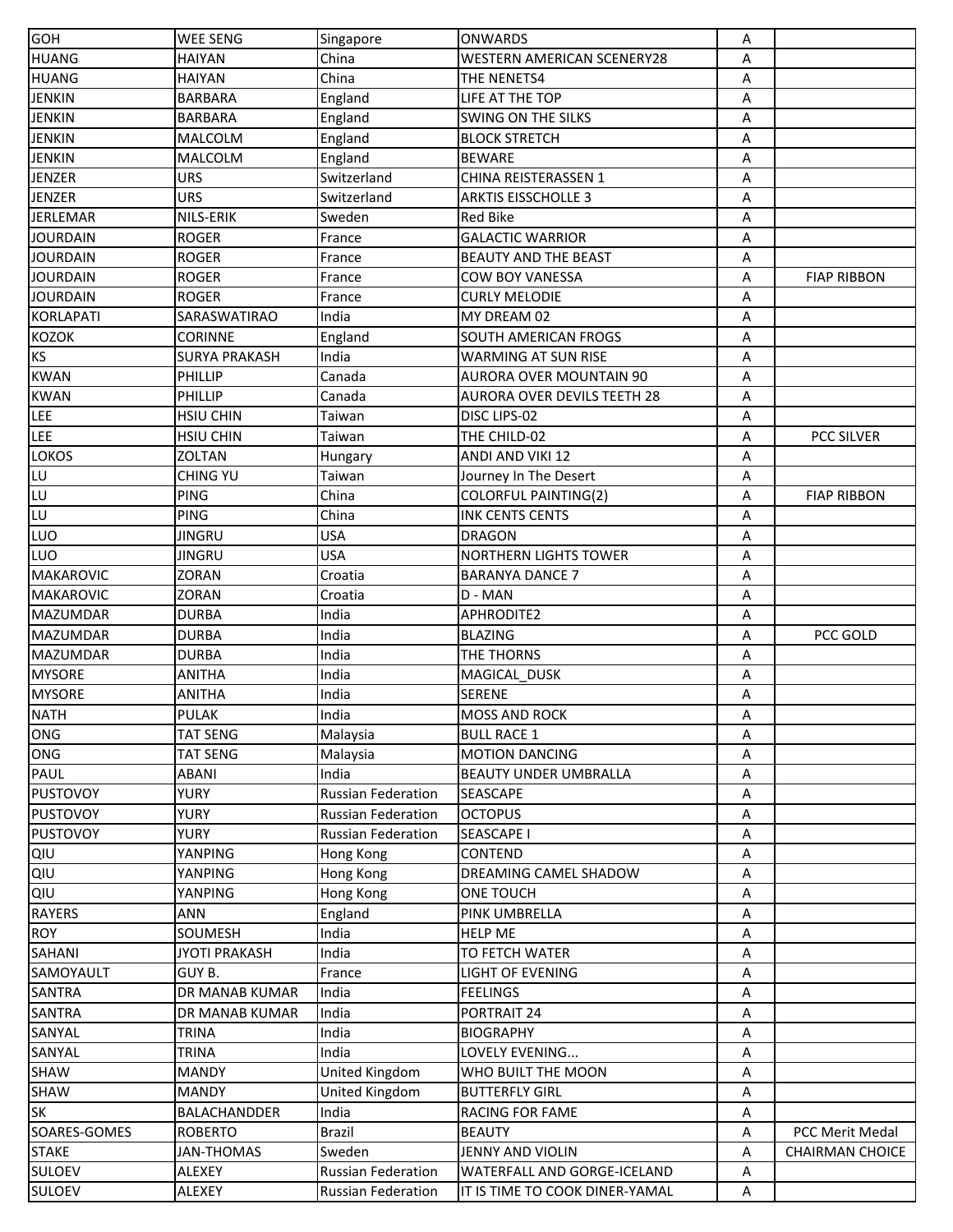| <b>SUSZKIEWICZ</b> | OLE                  | Denmark               | <b>NAIMA PORTRAIT</b>         | Α |                        |
|--------------------|----------------------|-----------------------|-------------------------------|---|------------------------|
| <b>SUSZKIEWICZ</b> | OLE                  | Denmark               | <b>TWO BIKES</b>              | Α |                        |
| <b>SUSZKIEWICZ</b> | OLE                  | Denmark               | <b>BLUE HOUR</b>              | Α | PSA GOLD               |
| <b>TAN</b>         | LEE ENG              | Singapore             | Circular Xiapu Nets           | Α |                        |
| <b>TAN</b>         | LEE ENG              | Singapore             | Guilin Catch Fish             | Α |                        |
| <b>TAN</b>         | <b>LEE ENG</b>       | Singapore             | Divino Net Sexy               | Α |                        |
| <b>TAUKOJARVI</b>  | JOUKO                | Finland               | SPIRAL                        | Α |                        |
| <b>TIN</b>         | <b>KHAING SANDAR</b> | Singapore             | Walking                       | Α |                        |
| <b>TIN</b>         | <b>KHAING SANDAR</b> | Singapore             | Yellow and Red 1              | Α |                        |
| <b>TOFT</b>        | <b>MAUREEN</b>       | United Kingdom        | <b>NEHA</b>                   | Α |                        |
| <b>TOFT</b>        | <b>MAUREEN</b>       | United Kingdom        | <b>WINTERY</b>                | A |                        |
| <b>TSAI</b>        | <b>CHIN-CHIN</b>     | Taiwan                | The best surfer 4             | Α |                        |
| <b>TSAI</b>        | <b>CHIN-CHIN</b>     | Taiwan                | The best surfer 2             | Α |                        |
| <b>TSIM</b>        | WAI MAN              | Australia             | WALKING IN THE WOOD           | A |                        |
| VIJAYAN            | <b>THOMAS</b>        | Canada                | <b>MORNING WALK</b>           | A |                        |
| <b>VRKLJAN</b>     | BERISLAV             | Croatia               | <b>CLIFFHANGERS</b>           | Α |                        |
| <b>WANG</b>        | LI                   | China                 | <b>GO TO SEA</b>              | Α |                        |
| <b>WANG</b>        | LUNG-TSAI            | Taiwan                | <b>APRICOT FLOWER RAVINE2</b> | Α |                        |
| <b>WIN</b>         | WUNNA                | Myanmar               | <b>TAKING ALMS</b>            | A |                        |
| <b>WIN</b>         | WUNNA                | Myanmar               | lacquerware working lady      | Α |                        |
| <b>WONG</b>        | <b>FION</b>          | <b>USA</b>            | <b>ONE FOGGY MORNING</b>      | Α |                        |
| <b>WONG</b>        | <b>FION</b>          | <b>USA</b>            | <b>HARVEST GOLD</b>           | Α |                        |
| <b>WONG</b>        | <b>FION</b>          | <b>USA</b>            | <b>DANCING LIGHT</b>          | A |                        |
| <b>WONG</b>        | SHIU GUN             | Hong Kong             | THE MUSICIAN                  | Α |                        |
| <b>WONG</b>        | <b>SHIU GUN</b>      | Hong Kong             | <b>BACK SPIN</b>              | Α |                        |
| <b>WONG</b>        | <b>SHIU GUN</b>      | Hong Kong             | ALL WET 3                     | Α |                        |
| <b>WONG</b>        | SHIU GUN             | Hong Kong             | <b>MY PRAYER 2</b>            | Α |                        |
| <b>XIE</b>         | <b>FEI</b>           | China                 | <b>RED BEAUTY</b>             | Α |                        |
| <b>XIE</b>         | FEI                  | China                 | <b>MERMAID</b>                | Α |                        |
| <b>XIE</b>         | <b>FEI</b>           | China                 | <b>DRUNK</b>                  | A | <b>FIAP GOLD</b>       |
| <b>DX</b>          | <b>XIAOMEI</b>       | China                 | Our planet                    | Α |                        |
| XU                 | YI PING              | Australia             | fantasy                       | Α |                        |
| <b>DX</b>          | YI PING              | Australia             | the daughter of the mountain  | Α |                        |
| XU                 | YI PING              | Australia             | a place to live               | Α |                        |
| YOUNG              | <b>ALAN</b>          | <b>United Kingdom</b> | Dont Tell Grandma             | Α |                        |
| YOUNG              | <b>ALAN</b>          | <b>United Kingdom</b> | The Evil Doctor               | Α |                        |
| YOUNG              | <b>ALAN</b>          | <b>United Kingdom</b> | Innocence                     | A |                        |
| <b>ZEBUHR</b>      | GORAN                | Sweden                | <b>ANNO 1503</b>              | Α |                        |
| ZHAN               | ZHENLIE              | China                 | THE FLUTE LEISURELY           | Α |                        |
| ZHAN               | ZHENLIE              | China                 | SHEPHERD GIRL                 | Α |                        |
| ZHOU               | <b>LIHE</b>          | China                 | THE FIRMAMENT                 | Α |                        |
| <b>ZHOU</b>        | <b>LIHE</b>          | China                 | WEAVING                       | A | <b>CHAIRMAN CHOICE</b> |

| <b>Photo Fest International Digital Salon 2018</b> |                   |                  |                                    |   |                            |  |  |
|----------------------------------------------------|-------------------|------------------|------------------------------------|---|----------------------------|--|--|
|                                                    | FIAP 2018/309     |                  | PSA 2018-135                       |   | FIP 2018/001               |  |  |
| <b>LAST NAME</b>                                   | <b>FIRST NAME</b> | <b>COUNTRY</b>   | <b>WORK TITLE</b>                  |   | <b>RESULT - MONOCHROME</b> |  |  |
| AN                                                 | <b>XIPING</b>     | China            | PICKING SEASON                     | A |                            |  |  |
| <b>AN</b>                                          | <b>XIPING</b>     | China            | <b>MERCEDES</b>                    | A | <b>PCC Merit Medal</b>     |  |  |
| AN                                                 | <b>XIPING</b>     | China            | <b>SHEPHERD AND SEVEN HORSES 1</b> | A |                            |  |  |
| ANDREOU                                            | <b>ANDREASL</b>   | Cyprus           | <b>HIS MEMORIES</b>                | A |                            |  |  |
| <b>BHATTACHARYA</b>                                | <b>DINABANDHU</b> | India            | <b>CIRCUS CIRCUS 2</b>             | A |                            |  |  |
| <b>BOYD</b>                                        | <b>CYRIL</b>      | Northern Ireland | <b>COOL DUDE</b>                   | A |                            |  |  |
| <b>BOYLE</b>                                       | JUDY              | Northern Ireland | <b>JUST PLAYING</b>                | A | <b>FIAP GOLD</b>           |  |  |
| <b>BOYLE</b>                                       | JUDY              | Northern Ireland | <b>SCAREY SARAH</b>                | A |                            |  |  |
| <b>BYSACK</b>                                      | <b>SUBRATA</b>    | India            | <b>GLOWING LADY</b>                | A |                            |  |  |
| <b>BYSACK</b>                                      | <b>SUBRATA</b>    | India            | THE LADY WITH POT                  | A |                            |  |  |
| <b>BYSACK</b>                                      | <b>SUBRATA</b>    | India            | <b>SCROLLING DOWN M</b>            | A |                            |  |  |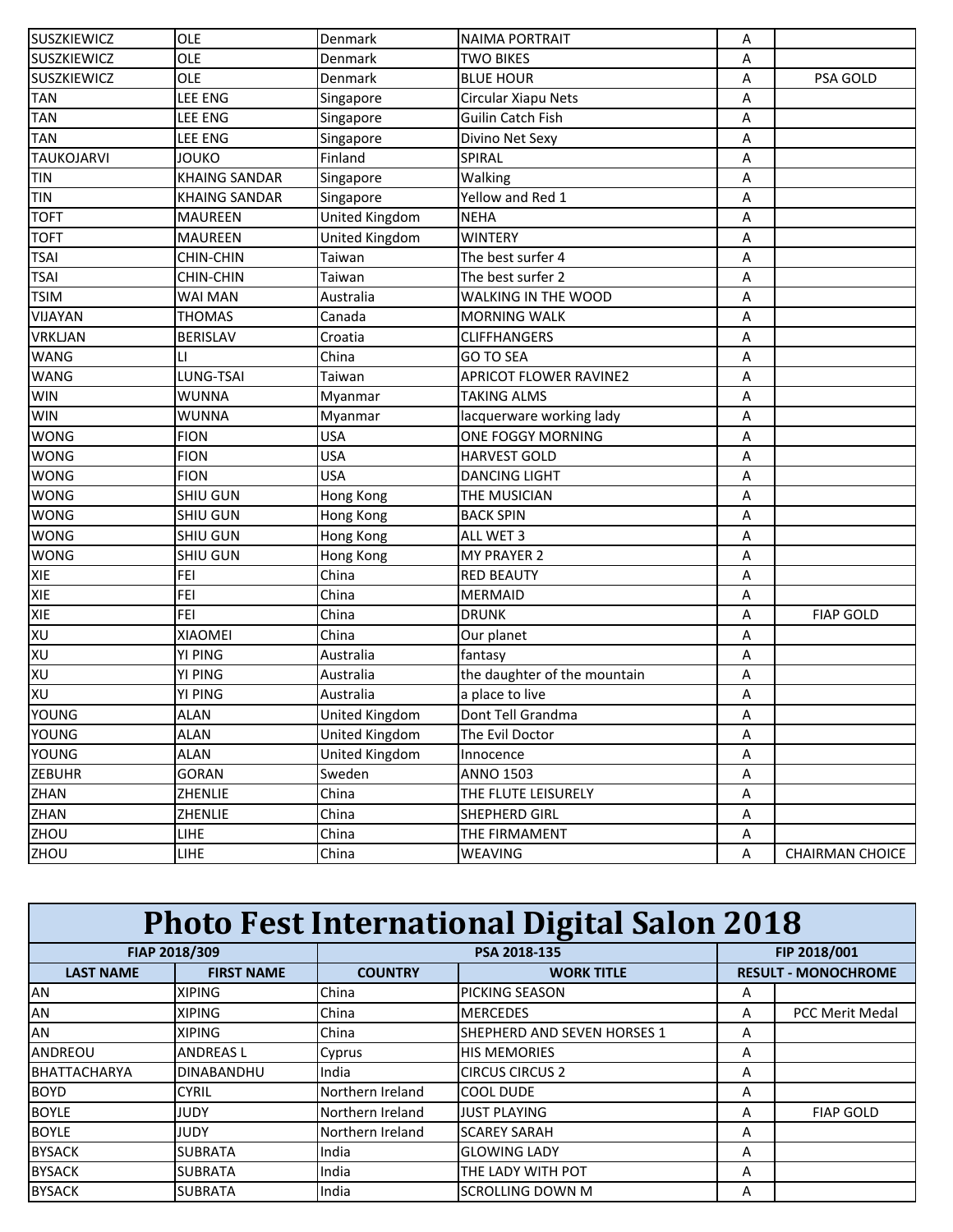| <b>BYSACK</b>       | <b>SUBRATA</b>       | India          | <b>GARLAND OF SMOKE</b>         | А |                    |
|---------------------|----------------------|----------------|---------------------------------|---|--------------------|
| <b>CAVALLETTI</b>   | <b>MASSIMO</b>       | Italy          | LA CASA TRA GLI SCOGLI          | А |                    |
| <b>CAVALLETTI</b>   | <b>MASSIMO</b>       | Italy          | LE GOUFFRE                      | Α |                    |
| <b>CAVALLETTI</b>   | <b>MASSIMO</b>       | Italy          | OUESSANT                        | Α |                    |
| <b>CHAI</b>         | JIAJUN               | China          | CUBA9-M                         | Α |                    |
| <b>CHAKRABORTY</b>  | <b>DEBOPAM</b>       | India          | <b>CHILDREN MAKING FUN</b>      | Α |                    |
| <b>CHAKRABORTY</b>  | <b>SUBHASIS</b>      | India          | <b>Waiting For You</b>          | Α |                    |
| <b>CHAN</b>         | HW                   | Hong Kong      | PERSON AND HORSE BW             | Α |                    |
| <b>CHAN</b>         | HW                   | Hong Kong      | <b>HAND</b>                     | А |                    |
| <b>CHANDRA</b>      | SASWATA              | India          | READING PERSPECTIVE             | А |                    |
| <b>CHANDRA</b>      | SASWATA              | India          | <b>TWINS</b>                    | Α |                    |
| <b>CHATTERJEE</b>   | <b>MANASHI</b>       | India          | TRIBAL POTTERS LADY             | Α |                    |
| <b>CHAUHAN</b>      | <b>VINOD</b>         | India          | <b>RUN</b>                      | А |                    |
| <b>CHE</b>          | ARNALDO PAULO        | Hong Kong      | <b>CHALLENGE 1</b>              | Α | PSA GOLD           |
| <b>CHE</b>          | ARNALDO PAULO        | Hong Kong      | <b>HAPPY CHILDHOOD 3</b>        | Α |                    |
| <b>CHE</b>          | ARNALDO PAULO        | Hong Kong      | OLD TEA HOUSE 2                 | Α |                    |
| <b>CHE</b>          | ARNALDO PAULO        |                | <b>NEW STAR 2</b>               | Α |                    |
|                     |                      | Hong Kong      |                                 |   |                    |
| <b>CHEN</b>         | <b>JINGHUI</b>       | China          | THE ANCIENT CITY OF WATER       | Α |                    |
| <b>CHEUNG</b>       | <b>SINKAI</b>        | Australia      | Mongolian Couple                | Α |                    |
| <b>COWLES</b>       | LARRY                | <b>USA</b>     | BELEN JEWELED BLACK DRESS       | Α | <b>FIAP RIBBON</b> |
| <b>COWLES</b>       | LARRY                | <b>USA</b>     | SARA RED RIBBON HAT             | Α |                    |
| <b>COWLES</b>       | LARRY                | <b>USA</b>     | <b>GORGEOUS JORDI IN PURPLE</b> | Α |                    |
| <b>DAS</b>          | ANURUDDHA            | India          | <b>MESMERISING EYES</b>         | Α |                    |
| <b>DAS</b>          | ANURUDDHA            | India          | <b>BOLD LOOK</b>                | А |                    |
| <b>DAS MAJUMDAR</b> | <b>RUPA</b>          | India          | <b>LIFE</b>                     | Α |                    |
| <b>DOLUI</b>        | <b>KAUSHIK</b>       | India          | <b>MODERN LIVING</b>            | А |                    |
| <b>DOLUI</b>        | <b>KAUSHIK</b>       | India          | MOVING FORWARD                  | Α |                    |
| <b>DOLUI</b>        | <b>KAUSHIK</b>       | India          | THE LINES II                    | А |                    |
| <b>DOLUI</b>        | <b>KAUSHIK</b>       | India          | <b>STAND ALONE</b>              | Α |                    |
| <b>DUTTA</b>        | DIBYENDU             | India          | SURVIVAL.jpg                    | Α | FIP GOLD           |
| <b>FANG</b>         | LI.                  | China          | LADY IN THE PEN-M               | Α |                    |
| <b>FIELD</b>        | <b>STEVE</b>         | United Kingdom | <b>JUMP</b>                     | А |                    |
| <b>FIELD</b>        | <b>STEVE</b>         | United Kingdom | <b>CHALKY GEORGIE</b>           | А |                    |
| <b>GHOSH</b>        | <b>BAHNI</b>         | India          | Ganja                           | А |                    |
| <b>GHOSH</b>        | NARENDU              | India          | <b>CURVING LADY</b>             | Α |                    |
| <b>GOH</b>          | WEE SENG             | Singapore      | <b>GLAMOUR</b>                  | Α |                    |
| <b>GOH</b>          | <b>WEE SENG</b>      | Singapore      | <b>HORSEMASTER</b>              | A |                    |
| <b>JENKIN</b>       | MALCOLM              | England        | <b>SWIRLING MONO</b>            | Α |                    |
| <b>JENKIN</b>       | MALCOLM              | England        | <b>MONO DRUMS</b>               | А |                    |
| <b>JENKIN</b>       | <b>MALCOLM</b>       | England        | <b>ROPE BALLET 2</b>            | А |                    |
| <b>JENKIN</b>       | MALCOLM              | England        | MONO ANGEL 2                    | А |                    |
| <b>JOURDAIN</b>     | <b>ROGER</b>         | France         | SABRINA IN SOLO                 | А |                    |
| <b>JOURDAIN</b>     | <b>ROGER</b>         | France         | <b>HAPPY DRUMMER</b>            | А |                    |
| <b>KORLAPATI</b>    | SARASWATIRAO         | India          | NET THROWING AT UPPADA          | А |                    |
| <b>KOZOK</b>        | <b>CORINNE</b>       | England        | <b>STEAM IN WHALERS BAY</b>     | А |                    |
| <b>KRISHAN</b>      | PRAKHAR              | India          | <b>SKI BOYS</b>                 | Α |                    |
| KS                  | <b>SURYA PRAKASH</b> | India          | <b>DESERT DUNES</b>             | Α |                    |
| <b>KWAN</b>         | <b>PHILLIP</b>       | Canada         | <b>CAMEL RIDER BW</b>           | А |                    |
| LE HOANG            | <b>NHAN</b>          | Vietnam        | <b>TACH HAT BAP</b>             | Α |                    |
| <b>LOKOS</b>        | <b>ZOLTAN</b>        | Hungary        | IN PAIRS                        | Α |                    |
| <b>LOKOS</b>        | <b>ZOLTAN</b>        | Hungary        | I AND THE VIOLIN                | Α |                    |
| LOKOS               | ZOLTAN               | Hungary        | <b>GIRL WITH A KEYBOARD</b>     | А | PCC GOLD           |
| LU                  | CHING YU             | Taiwan         | Ironmaking                      | А |                    |
|                     | <b>PING</b>          | China          | <b>BEAUTY SEND</b>              | Α |                    |
| LUO                 | YAN                  | China          | DALIANGSHAN 30-M                | Α |                    |
| <b>LUO</b>          | YAN                  | China          | YINING36-M                      | Α |                    |
| LUO                 | YAN                  | China          | XINJIANG TAJIKS 17-M            | Α |                    |
| <b>LYON</b>         | <b>DAVID</b>         | England        | Neptunes wrath                  | Α |                    |
| <b>MAKAROVIC</b>    | <b>ZORAN</b>         | Croatia        | ANGRY MAN 6                     | Α |                    |
|                     |                      |                |                                 |   |                    |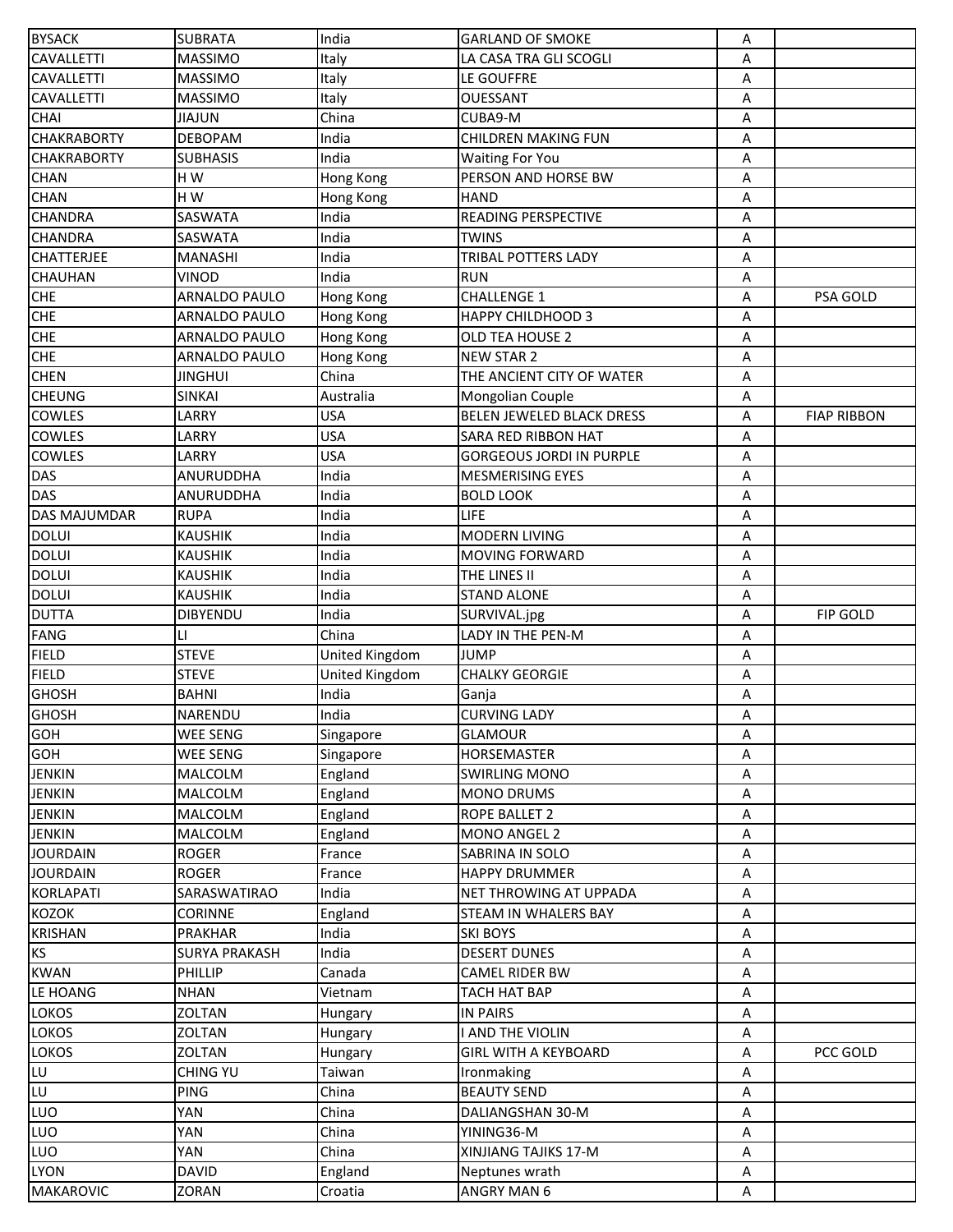| <b>MAKAROVIC</b>             | ZORAN                | Croatia                          | <b>MAN FROM BILYE 8</b>                     | Α           |                        |
|------------------------------|----------------------|----------------------------------|---------------------------------------------|-------------|------------------------|
| <b>MAKAROVIC</b>             | <b>ZORAN</b>         | Croatia                          | MAN FROM BILYE 7                            | Α           |                        |
| <b>MARACZI</b>               | LASZLO               | Hungary                          | <b>ENGINE FROM THISTLEGORM</b>              | Α           | PCC BRONZE             |
| <b>MARACZI</b>               | LASZLO               | Hungary                          | STUKA (JU87)                                | Α           |                        |
| <b>MASLIN</b>                | DAVID M              | England                          | REBECCA 61A                                 | Α           |                        |
| <b>MASLIN</b>                | DAVID M              | England                          | <b>IVORY FLAME 333A</b>                     | Α           |                        |
| <b>MAZUMDAR</b>              | <b>DURBA</b>         | India                            | <b>NEW CORN</b>                             | Α           |                        |
| <b>MAZUMDAR</b>              | <b>DURBA</b>         | India                            | <b>APHRODITE1 BW</b>                        | Α           | <b>CHAIRMAN CHOICE</b> |
| <b>MAZUMDAR</b>              | <b>DURBA</b>         | India                            | <b>ROSY BW</b>                              | Α           |                        |
| <b>MOELLER</b>               | <b>NICOLAJ</b>       | Denmark                          | <b>NATHALIE</b>                             | Α           |                        |
| <b>MYSORE</b>                | ANITHA               | India                            | TEMPLE OF POSEIDON                          | Α           |                        |
| <b>NATH</b>                  | <b>PULAK</b>         | India                            | <b>STORY TELLING EYES</b>                   | Α           |                        |
| ONG                          | <b>TAT SENG</b>      | Malaysia                         | <b>MAKING DOLL</b>                          | Α           | <b>CHAIRMAN CHOICE</b> |
| ONG                          | <b>TAT SENG</b>      | Malaysia                         | PLUCKING LOTUS                              | Α           |                        |
| <b>PALETTI</b>               | <b>SILVESTRO</b>     | Italy                            | <b>VINTAGE</b>                              | Α           |                        |
| <b>PALETTI</b>               | <b>SILVESTRO</b>     | Italy                            | <b>MANNEQUIN</b>                            | Α           | <b>PCC Merit Medal</b> |
| PAUL                         | <b>ABANI</b>         | India                            | <b>GEOMATRY</b>                             | Α           |                        |
| <b>PEKS</b>                  | <b>HEINZ</b>         | Germany                          | JUNGE4_S                                    | Α           |                        |
| QIU                          | YANPING              | Hong Kong                        | <b>BEAT OUT</b>                             | Α           |                        |
| QIU                          | YANPING              | Hong Kong                        | <b>RIDING THE WAVES</b>                     | Α           |                        |
| <b>RAYERS</b>                | <b>ANN</b>           | England                          | ADOBE CHURCH - NEW MEXICO                   | Α           |                        |
| <b>ROY</b>                   | SANKARI              | India                            | <b>Waiting for Rain</b>                     | Α           | <b>CHAIRMAN CHOICE</b> |
| <b>ROY</b>                   | <b>SOUMESH</b>       | India                            | <b>CHILLAR PARTY</b>                        | Α           |                        |
| SOARES-GOMES                 | <b>ROBERTO</b>       | <b>Brazil</b>                    | <b>FACES</b>                                |             |                        |
| SOARES-GOMES                 | <b>ROBERTO</b>       | <b>Brazil</b>                    | NUDES <sub>01</sub>                         | Α           |                        |
|                              | <b>ROBERTO</b>       | Brazil                           | <b>COVER</b>                                | Α           |                        |
| SOARES-GOMES<br><b>STAKE</b> |                      |                                  |                                             | Α           |                        |
|                              | <b>JAN-THOMAS</b>    | Sweden                           | KAJSA LONG HAIR                             | Α           |                        |
| <b>STAKE</b>                 | <b>JAN-THOMAS</b>    | Sweden                           | <b>MOTHER AND DAUGHTER</b>                  | Α           |                        |
| <b>STAKE</b>                 | <b>JAN-THOMAS</b>    | Sweden                           | <b>BONGELINE IN GOLD</b>                    | А           |                        |
| <b>STAKE</b>                 | <b>JAN-THOMAS</b>    | Sweden                           | <b>KAJSA WHITE HAT</b>                      | Α           |                        |
| <b>SULOEV</b>                | ALEXEY               | <b>Russian Federation</b>        | <b>CLOUDS OVER AI-PETRI</b>                 | Α           |                        |
| <b>SULOEV</b>                | <b>ALEXEY</b>        | <b>Russian Federation</b>        | <b>SUMMER STYLE</b>                         | A           | PCC Merit Medal        |
| SUSZKIEWICZ                  | OLE<br>OLE           | Denmark                          | <b>GIRL WITH CROSS</b>                      | Α           |                        |
| SUSZKIEWICZ                  | OLE                  | Denmark                          | <b>CROSSES</b>                              | Α           | <b>FIAP RIBBON</b>     |
| <b>SUSZKIEWICZ</b>           |                      | Denmark                          | <b>MAN AND TREE 2</b>                       | Α           |                        |
| SUSZKIEWICZ<br><b>SZABO</b>  | OLE<br>LADISLAV      | Denmark<br>Slovakia              | <b>UPSTAIRS 4</b>                           | Α           |                        |
| <b>SZABO</b>                 |                      | Slovakia                         | THE OLD AGE OF POVERTY                      | Α           |                        |
| <b>TAN</b>                   | LADISLAV<br>LEE ENG  | Singapore                        | THE OLD SHEPHERD                            | Α<br>Α      |                        |
| <b>TAN</b>                   | LEE ENG              | Singapore                        | <b>Zhuang Seamstress</b><br>Divino Stars BW |             |                        |
| <b>TIN</b>                   | <b>KHAING SANDAR</b> | Singapore                        |                                             | Α           |                        |
| <b>TOFT</b>                  | <b>MAUREEN</b>       |                                  | Walking in the street 1 M<br><b>WINTER</b>  | Α           |                        |
| <b>TOFT</b>                  | <b>MAUREEN</b>       | United Kingdom<br>United Kingdom | <b>TREES IN MIST</b>                        | Α           |                        |
| <b>TOKOLYI</b>               | <b>CSABA</b>         |                                  | <b>POWER</b>                                | Α<br>Α      |                        |
| <b>TRAN</b>                  | <b>SA KIM</b>        | Hungary<br><b>USA</b>            | <b>SNOW BLOWING</b>                         | Α           |                        |
| <b>VRKLJAN</b>               | <b>BERISLAV</b>      | Croatia                          | WINTER RAPSODY NO 88                        | Α           |                        |
| <b>WAN</b>                   | YI                   | China                            | <b>SACRIFICE SERIES184</b>                  | Α           |                        |
| WANG                         | LI                   | China                            | <b>EARLY MORNING SUN</b>                    | Α           |                        |
| <b>WANG</b>                  | LI.                  | China                            | <b>ENTER THE MAZE</b>                       | Α           |                        |
| <b>WANG</b>                  | LUNG-TSAI            | Taiwan                           | TEKESI12-M                                  | Α           |                        |
| <b>WONG</b>                  | <b>FION</b>          | <b>USA</b>                       | MOTHER AND THE SON                          | Α           |                        |
| <b>WONG</b>                  | SHIU GUN             | Hong Kong                        | YOGA LOVER 3                                | Α           |                        |
| <b>WONG</b>                  | <b>SHIU GUN</b>      | Hong Kong                        | GINA <sub>2</sub>                           | Α           |                        |
| <b>WONG</b>                  | <b>SHIU GUN</b>      | Hong Kong                        | <b>GOOD BALANCED 2</b>                      | Α           |                        |
| <b>WONG</b>                  | SHIU GUN             | Hong Kong                        | <b>MADISON 2</b>                            | A           | PCC SILVER             |
| XU                           | XIAOMEI              | China                            | Misty brush in black and white              | Α           |                        |
| XU                           | YI PING              | Australia                        | throw to the ground                         | Α           |                        |
| XU                           | YI PING              | Australia                        | catch                                       | Α           |                        |
| <b>YOUNG</b>                 | <b>ALAN</b>          | United Kingdom                   | Railway Guard                               | $\mathsf A$ |                        |
|                              |                      |                                  |                                             |             |                        |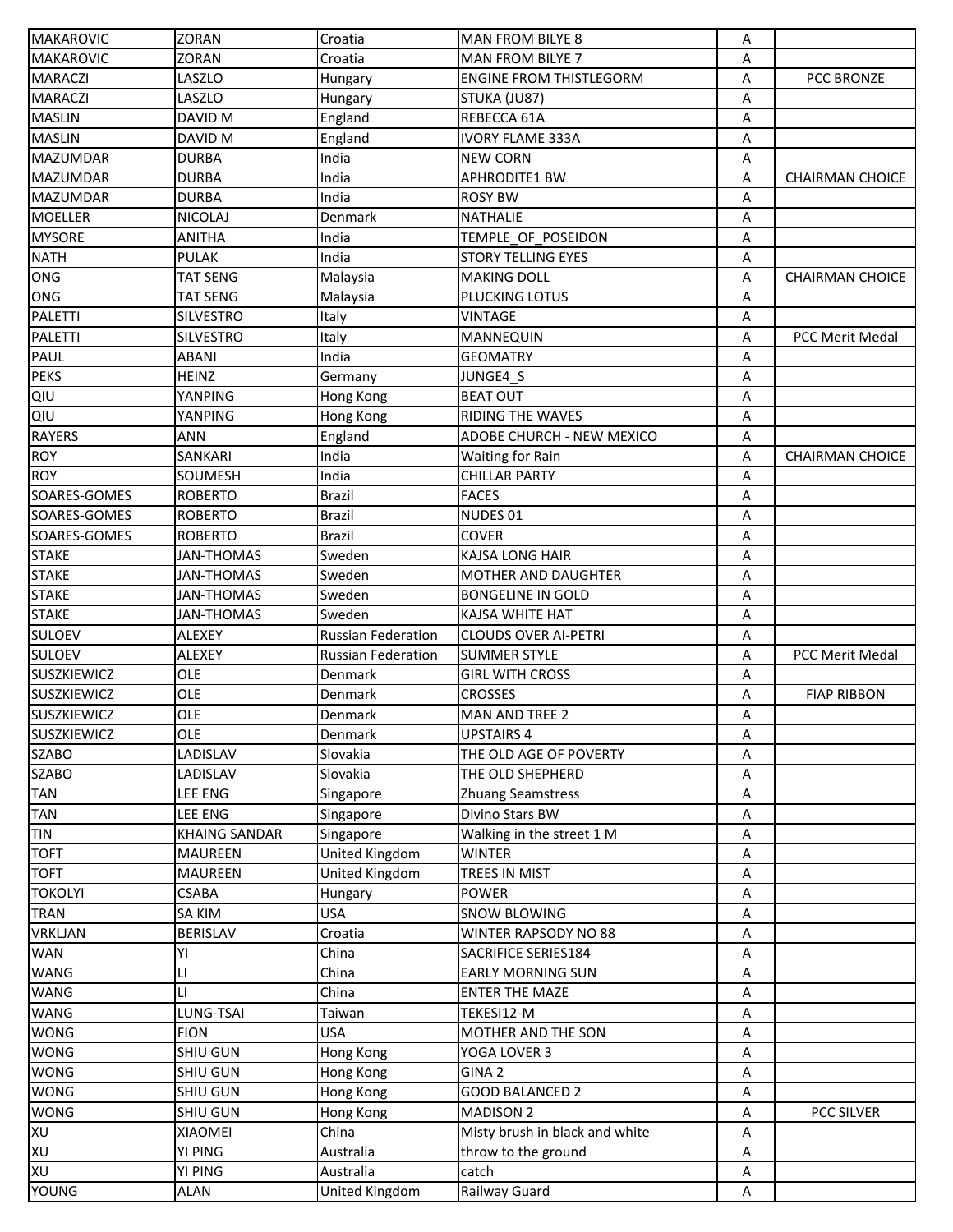| <b>YU</b>   | JURONG        | <b>China</b> | IYUANYANG TERRACES 6-M                |  |
|-------------|---------------|--------------|---------------------------------------|--|
| YU          | <b>JURONG</b> | <b>China</b> | <b>ISPECTACULAR VIEWS IN XINJIANG</b> |  |
| <b>ZHAN</b> | ZHENLIE       | <b>China</b> | <b>IDESERT RHYTHM</b>                 |  |
| ZHOU        | <b>LIHE</b>   | China        | ISATISFY A CRAVING                    |  |

| PSA 2018-135<br>FIAP 2018/309                                                                      | FIP 2018/001           |
|----------------------------------------------------------------------------------------------------|------------------------|
|                                                                                                    |                        |
| <b>LAST NAME</b><br><b>FIRST NAME</b><br><b>COUNTRY</b><br><b>WORK TITLE</b>                       | <b>RESULT - NATURE</b> |
| <b>AGAPOV</b><br><b>SERGEY</b><br><b>Russian Federation</b><br>Polar Bear<br>Α                     |                        |
| <b>SERGEY</b><br><b>Russian Federation</b><br>The Great Migration of Wildebe<br><b>AGAPOV</b><br>А |                        |
| In the vastness of Arctic<br><b>Russian Federation</b><br><b>AGAPOV</b><br><b>SERGEY</b><br>Α      | <b>FIAP RIBBON</b>     |
| UNITY IS STRENGTH<br><b>AHMED</b><br><b>IMRAN</b><br>India<br>Α                                    |                        |
| <b>ANAGNOSTIDIS</b><br><b>MARC</b><br>France<br><b>MANTES ET PLANTAIN</b><br>Α                     | <b>PCC SILVER</b>      |
| <b>MARC</b><br>LINEOLA ET TETTIGONIA<br>ANAGNOSTIDIS<br>France<br>А                                |                        |
| <b>MARC</b><br><b>ANTHOCHARIS ET FILICARIA 3</b><br><b>ANAGNOSTIDIS</b><br>France<br>А             |                        |
| <b>BRAMHAM</b><br><b>GORDON</b><br>England<br><b>BONNELIS EAGLE 7626</b><br>Α                      |                        |
| Α<br><b>BYSACK</b><br><b>SUBRATA</b><br>India<br><b>WITH WORM</b>                                  |                        |
| India<br><b>BYSACK</b><br><b>SUBRATA</b><br>THREE IN A ROW<br>А                                    |                        |
| India<br><b>BYSACK</b><br><b>SUBRATA</b><br><b>GODWIT ON KILL</b><br>Α                             |                        |
| SATHYANARAYANA<br>CR<br>India<br><b>LIONS FOREPLAY</b><br>Α                                        |                        |
| CR<br>SATHYANARAYANA<br>India<br><b>CHEETAH CHOKING THE KILL</b><br>Α                              |                        |
| <b>CHAKRABORTY</b><br><b>DEBOPAM</b><br>India<br>TO BUILD A NEST<br>Α                              |                        |
| HW<br><b>CHAN</b><br>SNOW WILD APE 44<br>Hong Kong<br>Α                                            |                        |
| <b>CHAN</b><br>HW<br><b>Hong Kong</b><br><b>HOPE THAT GOD BLESSES</b><br>Α                         |                        |
| <b>CHAN</b><br>HW<br>Hong Kong<br>POLAR BEAR 16<br>Α                                               |                        |
| <b>CHAN</b><br>HW<br>Hong Kong<br>BROWN BEAR 1 ALASKA<br>Α                                         |                        |
| India<br><b>CHAUHAN</b><br>VINOD<br><b>TAKE AWAY</b><br>Α                                          |                        |
| LOVING YOU 3<br><b>CHE</b><br>ARNALDO PAULO<br><b>Hong Kong</b><br>Α                               |                        |
| <b>CHE</b><br>ARNALDO PAULO<br><b>Hong Kong</b><br><b>FAMILY SAND SPA</b><br>Α                     |                        |
| <b>CHE</b><br><b>TASTY</b><br><b>ARNALDO PAULO</b><br><b>Hong Kong</b><br>Α                        |                        |
| <b>CHE</b><br><b>ARNALDO PAULO</b><br>Hong Kong<br><b>HUNTING 1</b><br>Α                           | <b>FIP GOLD</b>        |
| <b>JINGHUI</b><br>China<br><b>CHEN</b><br>RECTANGULAR ANTELOPE NO2<br>A                            |                        |
| <b>CHEN</b><br><b>JINGHUI</b><br>China<br><b>WHALE NO5</b><br>A                                    | <b>CHAIRMAN CHOICE</b> |
| <b>CHEUNG</b><br>Hong Kong<br><b>OSPREY FISH CATCHING 07</b><br><b>KOON NAM</b><br>Α               |                        |
| Australia<br><b>CHEUNG</b><br><b>SINKAI</b><br><b>Battling birds</b><br>Α                          |                        |
| <b>CLOUSER</b><br><b>HOLLY KIRKLAND</b><br><b>USA</b><br><b>DRAKES SPLENDOR</b><br>Α               |                        |
| PRABIR KUMAR<br><b>EGRET MATING</b><br>DAS<br>India<br>Α                                           |                        |
| DAS<br>India<br>FIGHT IN THE TERRITORY<br>PRABIR KUMAR<br>Α                                        | PSA GOLD               |
| DAS<br><b>PRABIR KUMAR</b><br>India<br>PURPLE HERON WITH FROG<br>Α                                 |                        |
| DAS<br>PRABIR KUMAR<br>India<br>PREDATOR<br>Α                                                      |                        |
| <b>DUTTA</b><br><b>GOUTAM KUMAR</b><br>India<br>DANCING_SNAKE<br>А                                 |                        |
| India<br><b>DUTTA</b><br><b>GOUTAM KUMAR</b><br>BLUE BITTLE MATING<br>Α                            |                        |
| <b>FRESCURA</b><br><b>GIOVANNI</b><br>Italy<br><b>GREAT GREY OWL LANDING 11</b><br>Α               |                        |
| <b>FRESCURA</b><br><b>GIOVANNI</b><br>Italy<br>CUCU <sub>2</sub><br>Α                              |                        |
| <b>GHOSH</b><br><b>BAHNI</b><br>Mt. Indar Killa<br>India<br>А                                      |                        |
| <b>WEE SENG</b><br>GOH<br>SCORING GOOD<br>А<br>Singapore                                           |                        |
| GOH<br><b>WEE SENG</b><br>MOUTH WITH FISH<br>Singapore<br>А                                        |                        |
| GOH<br><b>WEE SENG</b><br><b>WATER N BIRD</b><br>Α<br>Singapore                                    |                        |
| Switzerland<br>JENZER<br>URS.<br>ALASKA KOENIGSPINGUINE 4<br>Α                                     |                        |
| URS.<br><b>BASSTOELPEL 2</b><br><b>JENZER</b><br>Switzerland<br>Α                                  | <b>CHAIRMAN CHOICE</b> |
| <b>URS</b><br><b>JENZER</b><br>Switzerland<br>EISBAERENFAMILIE 1<br>А                              |                        |
| <b>JOHNSON</b><br><b>NORMAN</b><br><b>USA</b><br>TWO CUBS WITH MOM<br>А                            |                        |
| <b>NORMAN</b><br><b>USA</b><br><b>CUBS ON LOOKOUT</b><br><b>JOHNSON</b><br>А                       |                        |
| <b>JOHNSON</b><br><b>NORMAN</b><br><b>USA</b><br>THE LUNGE<br>А                                    |                        |
| <b>JOSHI</b><br>India<br><b>LEOPARD RUN</b><br>RAGHAVENDRA<br>А                                    |                        |
| <b>JOSHI</b><br>India<br>RAGHAVENDRA<br><b>LION KILL</b><br>А                                      |                        |
| <b>JOSHI</b><br>RAGHAVENDRA<br>India<br><b>TIGER KILL</b><br>Α                                     |                        |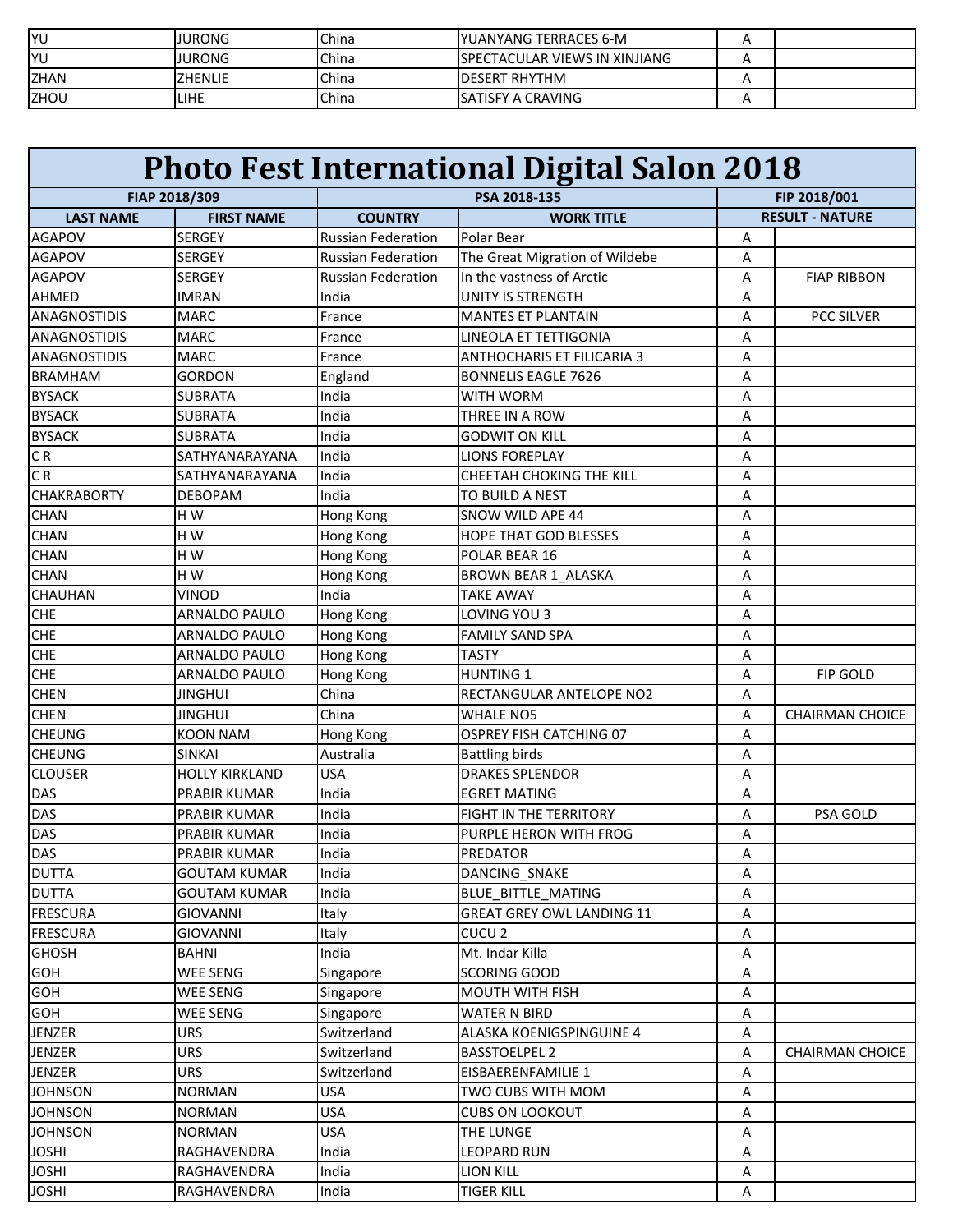| <b>JOURDAIN</b>         | <b>ROGER</b>         | France                    | <b>JACKAL AND RABBIT</b>          | Α |                        |
|-------------------------|----------------------|---------------------------|-----------------------------------|---|------------------------|
| <b>JOURDAIN</b>         | <b>ROGER</b>         | France                    | OFFERING IN PONT DE GAU           | Α |                        |
| <b>JOURDAIN</b>         | <b>ROGER</b>         | France                    | LEOPARD EATING SERENGETI 2014     | Α |                        |
| <b>KAEDING</b>          | WOLFGANG             | Germany                   | <b>GIVE ME SOMETHING</b>          | Α |                        |
| <b>KAEDING</b>          | WOLFGANG             | Germany                   | <b>DOWN</b>                       | A |                        |
| <b>KAEDING</b>          | WOLFGANG             | Germany                   | <b>FIXED GRIP</b>                 | Α | <b>CHAIRMAN CHOICE</b> |
| <b>KAEDING</b>          | WOLFGANG             | Germany                   | <b>CATCH PREY</b>                 | Α |                        |
| КОН                     | YEOKKIAN             | Malaysia                  | Fly mating 1                      | Α |                        |
| KOH                     | YEOKKIAN             | Malaysia                  | Great catch 10                    | Α |                        |
| KOH                     | YEOKKIAN             | Malaysia                  | Mating 18                         | Α |                        |
| KOH                     | YEOKKIAN             | Malaysia                  | <b>DELICACIES 39</b>              | Α |                        |
| <b>KORLAPATI</b>        | SARASWATIRAO         | India                     | LITTLE EGRET WITH FISH 02         | Α |                        |
| <b>KOZOK</b>            | <b>CORINNE</b>       | England                   | FUR SEAL CONFRONTATION            | Α |                        |
| <b>KOZOK</b>            | <b>CORINNE</b>       | England                   | PASSION IN AFRICA                 | Α |                        |
| <b>KOZOK</b>            | <b>CORINNE</b>       | England                   | SILVER TAIL OF A WEDDELL SEAL     | Α |                        |
| <b>KOZOK</b>            | <b>CORINNE</b>       | England                   | KING PENGUINS OF SOUTH GEORGIA    | Α |                        |
| <b>KRISHAN</b>          | PRAKHAR              | India                     | <b>STANDING TIGRESS</b>           | Α |                        |
| <b>KRISHAN</b>          | <b>PRAKHAR</b>       | India                     | <b>ANTS AND WING</b>              | Α |                        |
| <b>KRUGER</b>           | WILLEM               | South Africa              | <b>HERON WITH DOVE 1</b>          | Α |                        |
| <b>KRUGER</b>           | <b>WILLEM</b>        | South Africa              | LEOPARD MOM LOOKING               | Α |                        |
| <b>KS</b>               | <b>SURYA PRAKASH</b> | India                     | <b>SNAKE BETWEEN IBIS BEAKS</b>   | Α |                        |
| <b>KS</b>               | <b>SURYA PRAKASH</b> | India                     | PURPLE HERON WITH FISH            | Α |                        |
| <b>KS</b>               | <b>SURYA PRAKASH</b> | India                     | CHEETAH CHASINGGAZELLE            | Α |                        |
|                         |                      |                           |                                   |   |                        |
| <b>KWAN</b>             | PHILLIP              | Canada                    | <b>AURORA CROSS MOUNTAIN 71</b>   | Α |                        |
| <b>KWAN</b>             | PHILLIP              | Canada                    | <b>BEAR WALKING 6</b>             | Α |                        |
| <b>LEE</b>              | <b>HSIU CHIN</b>     | Taiwan                    | <b>WOW</b>                        | Α |                        |
| <b>LEE</b>              | <b>HSIU CHIN</b>     | Taiwan                    | HUNTING-07                        | Α | PCC GOLD               |
| LIM                     | <b>GUEK CHENG</b>    | Malaysia                  | Meal                              | Α |                        |
| LIM                     | <b>GUEK CHENG</b>    | Malaysia                  | <b>Bubble</b>                     | Α |                        |
| LIM                     | <b>GUEK CHENG</b>    | Malaysia                  | Curve                             | Α |                        |
| LUO                     | <b>JINGRU</b>        | <b>USA</b>                | LET ME GO                         | A | <b>PCC BRONZE</b>      |
| LUO                     | <b>JINGRU</b>        | <b>USA</b>                | <b>CROSSING</b>                   | A |                        |
| LUO                     | <b>JINGRU</b>        | <b>USA</b>                | <b>JAWS</b>                       | Α |                        |
| LV                      | XIUXIAN              | China                     | <b>MOM S KISS</b>                 | Α | PCC Merit Medal        |
| LV                      | XIUXIAN              | China                     | <b>HAPPY GARDEN</b>               | Α |                        |
| <b>MAKAROVIC</b>        | <b>ZORAN</b>         | Croatia                   | <b>ATTACK 1</b>                   | A |                        |
| <b>MARACZI</b>          | LASZLO               | Hungary                   | THE LAST MONENT OF LIFE           | Α |                        |
| <b>MYSORE</b>           | <b>ANITHA</b>        | India                     | ORIENTAL WHITE EYE PAIR           | Α |                        |
| <b>MYSORE</b>           | ANITHA               | India                     | RED WHISKERED BULBUL PAIR2        | Α |                        |
| <b>NATH</b>             | PULAK                | India                     | THE BIG CATCH                     | Α |                        |
| ONG                     | <b>TAT SENG</b>      | Malaysia                  | FEEDING#2                         | Α |                        |
| ONG                     | <b>TAT SENG</b>      | Malaysia                  | <b>FEEDING</b>                    | Α |                        |
| ONG                     | <b>TAT SENG</b>      | Malaysia                  | LOVE BUG                          | Α |                        |
| PAUL                    | <b>ABANI</b>         | India                     | <b>HEAD TO HEAD</b>               | Α |                        |
| <b>PEKS</b>             | <b>HEINZ</b>         | Germany                   | <b>FAMILIE FUCHS</b>              | Α |                        |
| <b>PEKS</b>             | HEINZ                | Germany                   | <b>STOERCHE</b>                   | Α |                        |
| <b>PEKS</b>             | <b>HEINZ</b>         | Germany                   | <b>WASSERFALL EISGRABEN</b>       | Α |                        |
| <b>PUSTOVOY</b>         | <b>YURY</b>          | <b>Russian Federation</b> | <b>MARINE CONSTELLATION</b>       | Α |                        |
| <b>PUSTOVOY</b>         | YURY                 | <b>Russian Federation</b> | <b>5 HOURS AFTER BIRTH</b>        | Α |                        |
| QIU                     | YANPING              | Hong Kong                 | <b>WATCH UP</b>                   | Α |                        |
| S                       | <b>BALU</b>          | India                     | PARENTAL LOVE                     | Α |                        |
| $\overline{\mathsf{s}}$ | <b>BALU</b>          | India                     | <b>GRAZING HERD</b>               | Α |                        |
| SATAPATHY               | KARUNAKAR            | India                     | <b>GREY HERON AND SNAKE</b>       | Α |                        |
| SHANBHAG                | PRAMOD.GOVIND        | India                     | <b>HYENA CHASE 1</b>              | Α |                        |
| SHANBHAG                | PRAMOD.GOVIND        | India                     | LION CUB CARRYING WILDEBEEST C    | Α |                        |
| SHANBHAG                | PRAMOD.GOVIND        | India                     | <b>GODWIT TERRITORIAL FIGHT 1</b> | Α |                        |
| SHANBHAG                | PRAMOD.GOVIND        | India                     | PURPLE HERON PREYING ON SNAKE     | Α |                        |
| <b>SIMON</b>            | <b>CLAUDE</b>        | Belgium                   | The marabout dares                | Α |                        |
| SOARES-GOMES            | <b>ROBERTO</b>       | Brazil                    | <b>DESERTO</b>                    | Α |                        |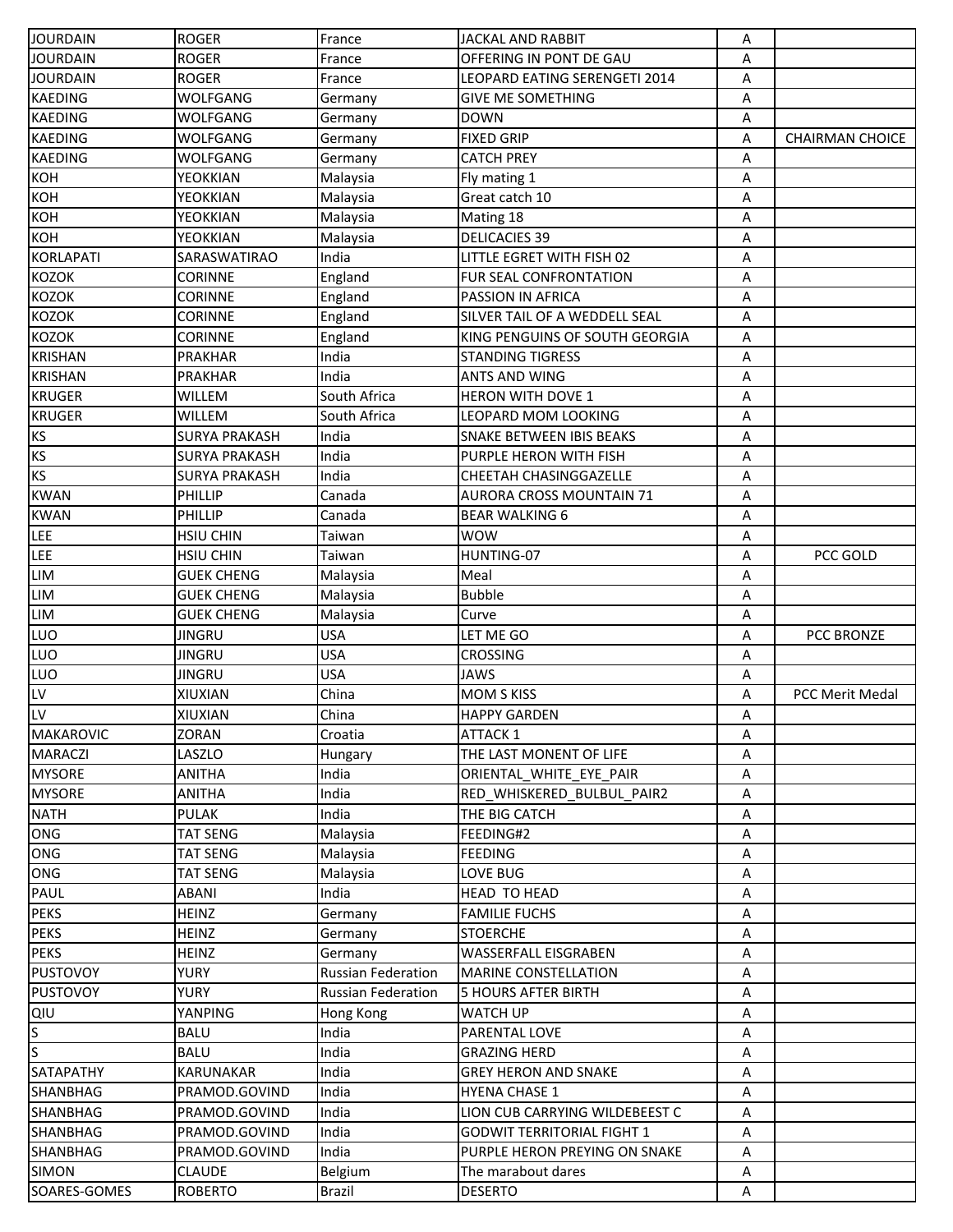| <b>SUBASHA CHANDRA</b> | <b>MEHER</b>     | India                     | <b>SORRY NO SPACE</b>              | A |                        |
|------------------------|------------------|---------------------------|------------------------------------|---|------------------------|
| <b>SULOEV</b>          | <b>ALEXEY</b>    | <b>Russian Federation</b> | <b>BEAUTIFUL GRIP</b>              | A |                        |
| <b>TAUKOJARVI</b>      | <b>JOUKO</b>     | Finland                   | <b>GOLDEN EAGLE EATING SQUIREL</b> | A |                        |
| <b>TAUKOJARVI</b>      | <b>JOUKO</b>     | Finland                   | <b>OSPREY AND DOBBLE LUCK</b>      | A |                        |
| <b>TAUKOJARVI</b>      | <b>JOUKO</b>     | Finland                   | MUD AS SUN PROTECTION              | Α |                        |
| <b>TOFT</b>            | <b>MAUREEN</b>   | United Kingdom            | <b>BACK STAGE</b>                  | Α | <b>PCC Merit Medal</b> |
| <b>TOFT</b>            | <b>MAUREEN</b>   | United Kingdom            | <b>HAVE A HEADACHE</b>             | A |                        |
| <b>TOFT</b>            | <b>MAUREEN</b>   | United Kingdom            | CHEETAH WITH WILDEBEEST KILL       | A |                        |
| <b>TOFT</b>            | <b>MAUREEN</b>   | United Kingdom            | <b>CHEETAH DRAGGING KILL</b>       | Α |                        |
| <b>TSAI</b>            | <b>CHIN-CHIN</b> | Taiwan                    | Great prey 3                       | Α | <b>FIAP GOLD</b>       |
| <b>TSAI</b>            | <b>CHIN-CHIN</b> | Taiwan                    | Damselfly love                     | Α |                        |
| <b>TSAI</b>            | <b>CHIN-CHIN</b> | Taiwan                    | Blue dragonfly                     | Α |                        |
| <b>VAN ECHELPOEL</b>   | <b>RENE</b>      | Belgium                   | <b>GLANVILLE FRITILLARY</b>        | A |                        |
| <b>VAN ECHELPOEL</b>   | <b>RENE</b>      | Belgium                   | <b>EATING HAWK</b>                 | A |                        |
| <b>VIJAYAN</b>         | <b>THOMAS</b>    | Canada                    | <b>KRILL VIEW</b>                  | Α |                        |
| VIJAYAN                | <b>THOMAS</b>    | Canada                    | <b>LEOPARD COURTSHIP</b>           | Α | PCC Merit Medal        |
| VIJAYAN                | <b>THOMAS</b>    | Canada                    | <b>CONFUSED</b>                    | A |                        |
| <b>VIJAYAN</b>         | <b>THOMAS</b>    | Canada                    | <b>U TURN</b>                      | Α |                        |
| <b>WONG</b>            | <b>FION</b>      | USA                       | DANCING WITH MY SOULMATE           | Α |                        |
| <b>WONG</b>            | <b>FION</b>      | USA                       | LOOK WHO IS TALKING                | Α | <b>FIAP RIBBON</b>     |
| XU                     | <b>XIAOMEI</b>   | China                     | Break point                        | A |                        |
| XU                     | <b>XIAOMEI</b>   | China                     | Courage                            | Α |                        |

| <b>Photo Fest International Digital Salon 2018</b> |                   |                           |                               |   |                              |  |
|----------------------------------------------------|-------------------|---------------------------|-------------------------------|---|------------------------------|--|
|                                                    | FIAP 2018/309     |                           | PSA 2018-135                  |   | FIP 2018/001                 |  |
| <b>LAST NAME</b>                                   | <b>FIRST NAME</b> | <b>COUNTRY</b>            | <b>WORK TITLE</b>             |   | <b>RESULT - PHOTO TRAVEL</b> |  |
| <b>AGAPOV</b>                                      | <b>SERGEY</b>     | <b>Russian Federation</b> | Ritual of taking blood 2      | Α |                              |  |
| <b>AGAPOV</b>                                      | <b>SERGEY</b>     | <b>Russian Federation</b> | Fishing village               | Α |                              |  |
| <b>AGAPOV</b>                                      | <b>SERGEY</b>     | <b>Russian Federation</b> | Lofoten, Henningsvaer         | Α |                              |  |
| <b>AGAPOV</b>                                      | <b>SERGEY</b>     | <b>Russian Federation</b> | Ritual of taking blood        | Α |                              |  |
| <b>AGASKAR</b>                                     | SWAPNIL           | India                     | <b>THE WALKWAY</b>            | Α |                              |  |
| <b>AGASKAR</b>                                     | <b>SWAPNIL</b>    | India                     | <b>SUNSET RIDE</b>            | Α |                              |  |
| AN                                                 | <b>XIPING</b>     | China                     | <b>JOURNEY</b>                | Α |                              |  |
| AN                                                 | <b>XIPING</b>     | China                     | <b>FLAMING TEAHOUSE</b>       | A |                              |  |
| AN                                                 | <b>XIPING</b>     | China                     | <b>STRIVE TO BE THE FIRST</b> | A |                              |  |
| ANDREOU                                            | <b>ANDREASL</b>   | Cyprus                    | <b>AROUND THE TABLE</b>       | A |                              |  |
| ANDREOU                                            | <b>ANDREASL</b>   | Cyprus                    | <b>HAPPY MEETING</b>          | A |                              |  |
| <b>BALLINI</b>                                     | ALESSANDRO        | Italy                     | Spiaggia Nera                 | A |                              |  |
| <b>BALLINI</b>                                     | ALESSANDRO        | Italy                     | <b>Sunset ViK</b>             | Α |                              |  |
| <b>BALLINI</b>                                     | ALESSANDRO        | Italy                     | Il Faro                       | A |                              |  |
| <b>BHADURI</b>                                     | INDRANIL          | India                     | <b>SNOWRIDE</b>               | A |                              |  |
| <b>BHADURI</b>                                     | INDRANIL          | India                     | <b>WALK TOWARDS HEAVEN</b>    | A | <b>CHAIRMAN CHOICE</b>       |  |
| <b>BHATTACHARYA</b>                                | <b>DINABANDHU</b> | India                     | <b>HORSE SHOE BEND</b>        | A |                              |  |
| <b>BHATTACHARYA</b>                                | <b>DINABANDHU</b> | India                     | LAKE POWEL, ARIZONA           | A |                              |  |
| <b>BOYD</b>                                        | <b>CYRIL</b>      | Northern Ireland          | TITANIC CENTRE, BELFAST       | A |                              |  |
| <b>BOYD</b>                                        | <b>CYRIL</b>      | Northern Ireland          | <b>HMS BELFAST</b>            | A |                              |  |
| <b>BYSACK</b>                                      | <b>SUBRATA</b>    | India                     | <b>PRAYER HALL</b>            | A |                              |  |
| <b>BYSACK</b>                                      | <b>SUBRATA</b>    | India                     | <b>WALK ON SWORDS</b>         | A |                              |  |
| <b>BYSACK</b>                                      | <b>SUBRATA</b>    | India                     | THREE CAMELS FOR A RIDE       | A |                              |  |
| CHAI                                               | JIAJUN            | China                     | CHURCHILL4                    | A |                              |  |
| <b>CHAN</b>                                        | HW                | Hong Kong                 | <b>BEGINNING OF THE NIGHT</b> | A | <b>FIP GOLD</b>              |  |
| <b>CHAN</b>                                        | H W               | Hong Kong                 | <b>GLACIER OF GREENLAND 2</b> | A |                              |  |
| <b>CHAN</b>                                        | H W               | Hong Kong                 | Antelope Canyon 6             | A |                              |  |
| <b>CHAN</b>                                        | HW                | Hong Kong                 | <b>ANTARCTIC LANDSCAPE 5</b>  | A |                              |  |
| <b>CHAUDHURI</b>                                   | <b>ASIM KUMAR</b> | India                     | PANGONG LAKE, INDIA           | A |                              |  |
| <b>CHAUDHURI</b>                                   | <b>ASIM KUMAR</b> | India                     | JAISALMER TOWN FROM FORT      | A |                              |  |
| <b>CHAUHAN</b>                                     | <b>VINOD</b>      | India                     | RAINING COLORS                | A |                              |  |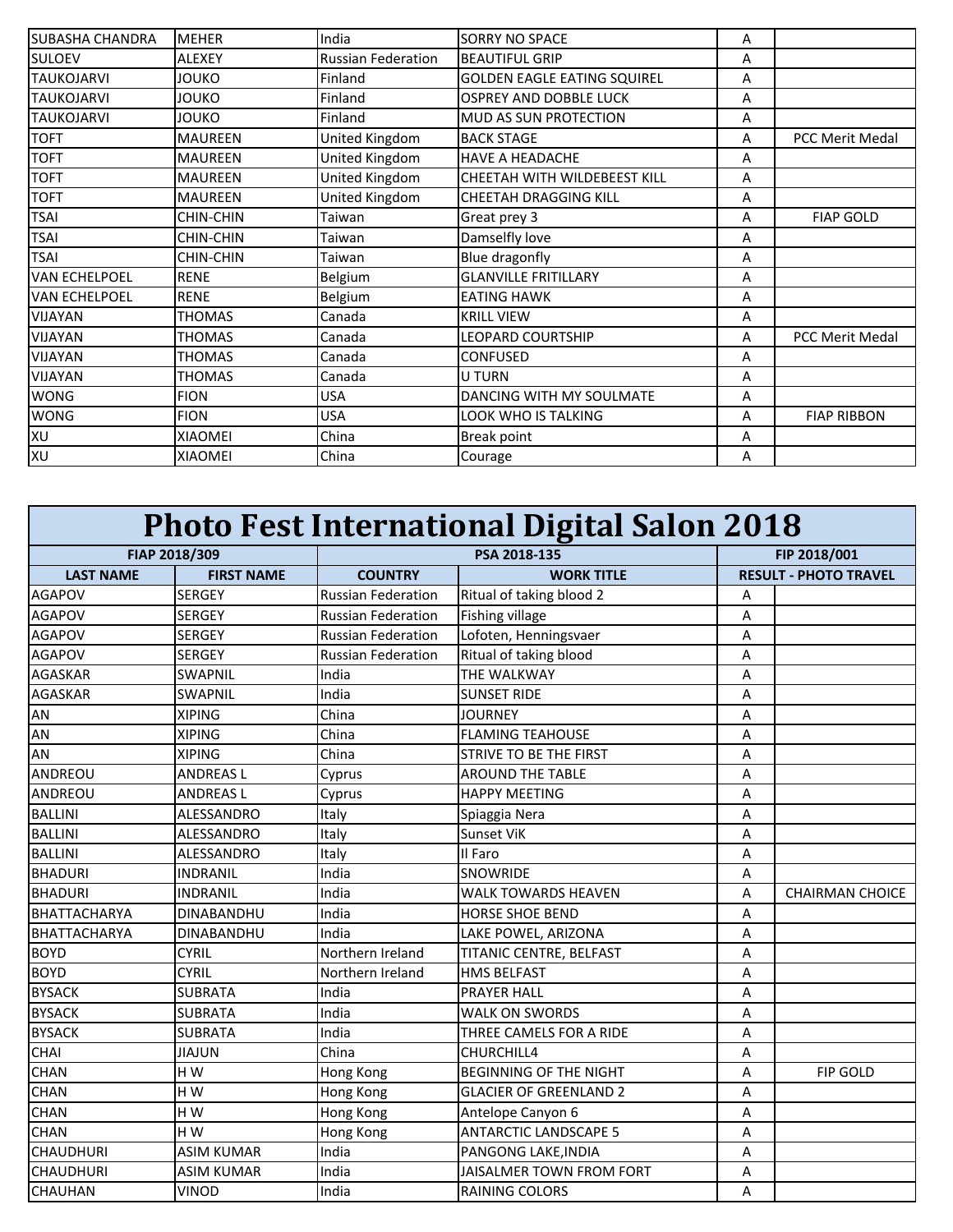| <b>CHE</b>             | <b>ARNALDO PAULO</b>  | <b>Hong Kong</b> | <b>LAMB SNATCHING 1</b>         | Α |                        |
|------------------------|-----------------------|------------------|---------------------------------|---|------------------------|
| <b>CHE</b>             | ARNALDO PAULO         | Hong Kong        | <b>FIRST LIGHT AT BAGAN</b>     | Α | <b>CHAIRMAN CHOICE</b> |
| <b>CHE</b>             | <b>ARNALDO PAULO</b>  | Hong Kong        | <b>OLD TEA HOUSE 1</b>          | Α |                        |
| <b>CHE</b>             | <b>ARNALDO PAULO</b>  | Hong Kong        | THE COLOURFUL LANDSCAPES        | Α |                        |
| <b>CHEN</b>            | <b>JINGHUI</b>        | China            | <b>SMILE</b>                    | Α |                        |
| <b>CHEN</b>            | <b>JINGHUI</b>        | China            | PARADES NO1                     | А |                        |
| <b>CHEN</b>            | <b>JINGHUI</b>        | China            | <b>MAKE TO SPRINGFIELD NO.7</b> | Α |                        |
| <b>CHEUNG</b>          | <b>SINKAI</b>         | Australia        | Antarctic iceberg 1             | Α |                        |
| <b>CHEUNG</b>          | <b>SINKAI</b>         | Australia        | <b>Horses Galloping 5</b>       | Α |                        |
| <b>CHOUDHURY</b>       | <b>SUPRIYA</b>        | India            | <b>FLOATING LIFE-1</b>          | Α |                        |
| <b>CLEMONS</b>         | LYNN                  | <b>USA</b>       | THE BELL RINGER                 | А |                        |
| <b>CLOUSER</b>         | <b>HOLLY KIRKLAND</b> | <b>USA</b>       | <b>SATURDAY MORNING</b>         | А |                        |
| DAS                    | SWAPAN                | India            | <b>REFLECTIONS</b>              | Α |                        |
| <b>DAS</b>             | <b>SWAPAN</b>         | India            | TRAFFIC JAM AT KHARDUNG LA      | Α |                        |
| DAS MAJUMDAR           | <b>RUPA</b>           | India            | <b>DEV DIPAWALI</b>             | Α |                        |
| <b>DE SARKER</b>       | <b>DILIP</b>          | India            | LADAKH_FIVE                     | Α |                        |
| <b>DE SARKER</b>       | <b>DILIP</b>          | India            | THE RED CAR                     | Α |                        |
| <b>DE SARKER</b>       | <b>DILIP</b>          | India            | LAMAYURU DANCE_9011             | А |                        |
| <b>DE SARKER</b>       | <b>DILIP</b>          | India            | LADAKH ONE                      | А |                        |
| <b>DUTTA</b>           | <b>DIBYENDU</b>       | India            | FIRST RAY.jpg                   | Α |                        |
| <b>DUTTA</b>           | <b>GOUTAM KUMAR</b>   | India            | CURVE_ROAD                      | А |                        |
| <b>ECSEDI</b>          | ÁKOSNÉ                |                  | IN GOLDEN LIGHT                 | Α | <b>FIAP RIBBON</b>     |
| <b>ECSEDI</b>          | ÁKOSNÉ                | Hungary          | <b>FISH MARKET</b>              | Α |                        |
| <b>ECSEDI</b>          | ÁKOSNÉ                | Hungary          | <b>VENICE 2018</b>              | Α |                        |
| <b>GIANNINI</b>        | LILIANA               | Hungary<br>Italy | PAINTING IN THE STREET          | Α |                        |
| <b>HUANG</b>           | HAIYAN                | China            | GIRL3                           | А |                        |
| <b>HUANG</b>           | <b>HAIYAN</b>         | China            | MADAGASCAR9                     | А |                        |
| <b>HUANG</b>           | <b>HAIYAN</b>         | China            | THE OLD TEA HOUSE1              | Α |                        |
| <b>JENZER</b>          | <b>URS</b>            | Switzerland      | <b>VENEDIG CARNEVALE 6</b>      | А |                        |
| <b>JENZER</b>          | <b>URS</b>            | Switzerland      | <b>ARKTIS 3 EISBERGE</b>        | Α |                        |
| <b>JENZER</b>          | <b>URS</b>            | Switzerland      | <b>GMA ANTIGUA 12</b>           | Α | <b>PCC Merit Medal</b> |
| JOSHI                  | RAGHAVENDRA           | India            | <b>MARA JUMP</b>                | Α |                        |
| JOURDAIN               | <b>ROGER</b>          | France           | SERVETO IN SUNSET 2009          | Α |                        |
| <b>JOURDAIN</b>        | ROGER                 | France           | SASAK FIGHT IN SUNSET           | Α |                        |
| <b>JOURDAIN</b>        | <b>ROGER</b>          | France           | <b>WILD NAMIB DESERT</b>        | Α | <b>FIAP RIBBON</b>     |
| KORLAPATI              | SARASWATIRAO          | India            | <b>TRAVEL PHOTOGRAPHERS</b>     | Α |                        |
| KOZOK                  | <b>CORINNE</b>        | England          | <b>DODGING THE ICEBERGS</b>     | А |                        |
| <b>KRISHAN</b>         | <b>PRAKHAR</b>        | India            | PLAYING IN VALLEY               | А | PCC SILVER             |
| ΚS                     | <b>SURYA PRAKASH</b>  | India            | WATCHING THROUGH AIR BALOON     | Α |                        |
| ΚS                     | <b>SURYA PRAKASH</b>  | India            | RHINO ROAD CROSSING             | А |                        |
| <b>KWAN</b>            | PHILLIP               | Canada           | HORSE ROUND UP 18               | Α |                        |
| <b>KWAN</b>            | PHILLIP               | Canada           | DEVILS TEETH 11                 | Α |                        |
| LEE                    | <b>HSIU CHIN</b>      | Taiwan           | <b>MOUNTAIN CITY-02</b>         | Α |                        |
| LEE                    | <b>HSIU CHIN</b>      | Taiwan           | SPORTS-04                       | А |                        |
| П                      | <b>XUNLEI</b>         | China            | fishing village 1               | А |                        |
| $\mathsf{L}\mathsf{L}$ | <b>XUNLEI</b>         | China            | new lifes                       | Α |                        |
| LOYENS                 | <b>FRANCOIS</b>       | Belgium          | <b>GUILLEMINS STATION</b>       | Α |                        |
| LOYENS                 | <b>FRANCOIS</b>       | Belgium          | <b>DUBROVNIK</b>                | А |                        |
| LU                     | <b>CHING YU</b>       | Taiwan           | Tea workers2                    | Α |                        |
| LU                     | <b>PING</b>           | China            | NAMUCUO                         | А |                        |
| LU                     | <b>PING</b>           | China            | MATCH SHIP(2)                   | А |                        |
| LU                     | <b>PING</b>           | China            | <b>PRACTICE</b>                 | А |                        |
| LUO                    | <b>JINGRU</b>         | <b>USA</b>       | <b>SQUIRREL</b>                 | А |                        |
| LUO                    | <b>JINGRU</b>         | <b>USA</b>       | <b>NORWAY LIGHTS 2</b>          | Α |                        |
| LYON                   | <b>DAVID</b>          | England          | Big Ben                         | А |                        |
| <b>MAKAROVIC</b>       | ZORAN                 | Croatia          | <b>CAMERAMAN FROM BILYE 2</b>   | Α |                        |
| <b>MAKAROVIC</b>       | ZORAN                 | Croatia          | <b>BARANYA PARTY 12</b>         | А |                        |
| <b>MARACZI</b>         | LASZLO                | Hungary          | <b>ICE CAVE</b>                 | А | PCC GOLD               |
| <b>MARACZI</b>         | LASZLO                | Hungary          | <b>ICEBERG</b>                  | Α |                        |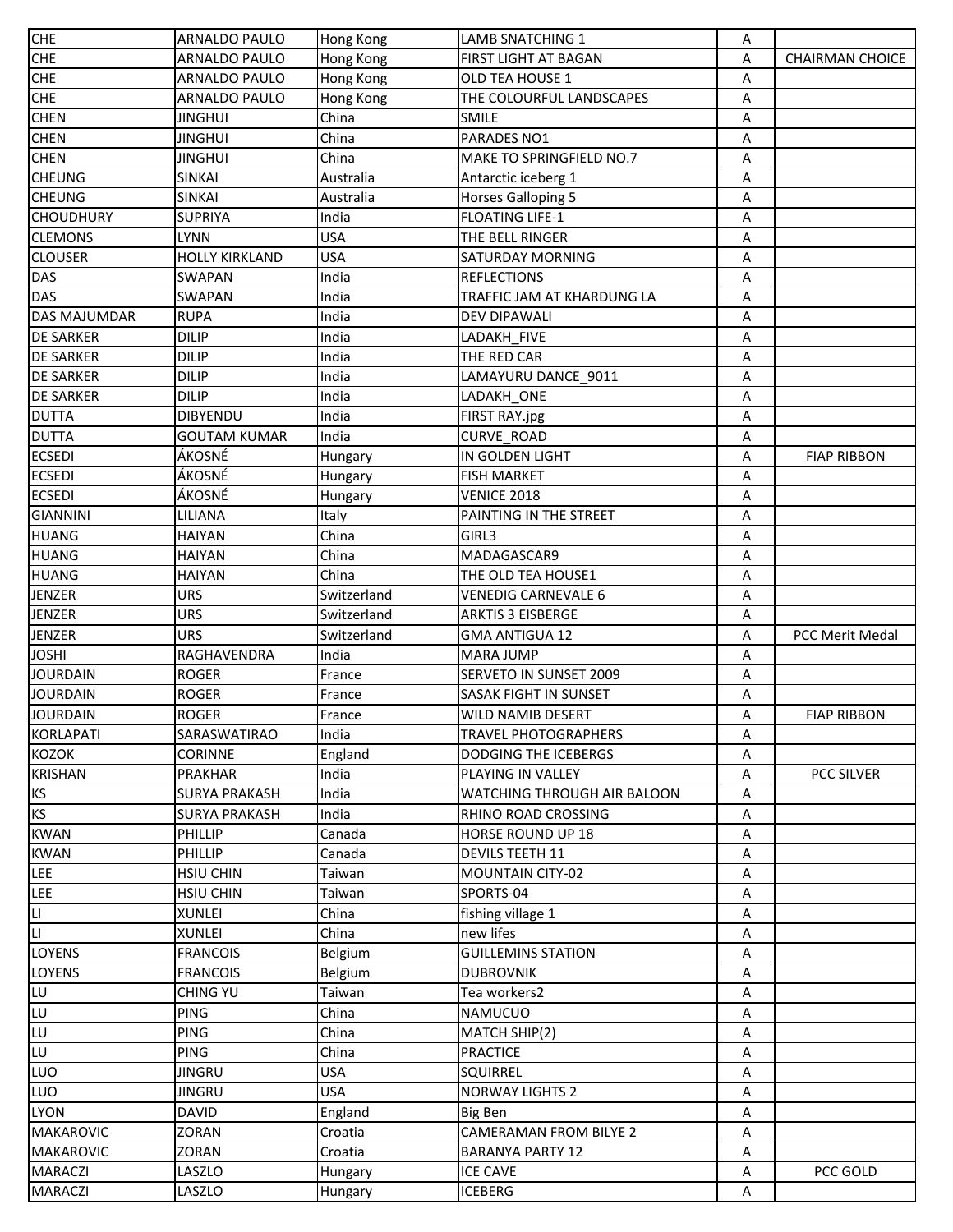| <b>MOELLER</b>    | <b>NICOLAJ</b>       | Denmark                   | 9 1 1                            | Α |                  |
|-------------------|----------------------|---------------------------|----------------------------------|---|------------------|
| <b>MYSORE</b>     | ANITHA               | India                     | LET ME SHOW YOU VENICE           | Α |                  |
| <b>MYSORE</b>     | ANITHA               | India                     | A QUIET AFTERNOON                | Α |                  |
| <b>MYSORE</b>     | <b>ANITHA</b>        | India                     | OF GONDOLAS AND WATER            | Α |                  |
| <b>MYSORE</b>     | <b>ANITHA</b>        | India                     | <b>ICE SKATING</b>               | Α | PCC Merit Medal  |
| <b>NATH</b>       | <b>PULAK</b>         | India                     | <b>CHANTING IN THE AIR</b>       | Α |                  |
| <b>NATH</b>       | <b>PULAK</b>         | India                     | <b>ALONE</b>                     | Α |                  |
| <b>NATH</b>       | <b>PULAK</b>         | India                     | A RAINY DAY                      | Α |                  |
| <b>NESTI</b>      | <b>CLAUDIO</b>       | Italy                     | <b>TRADITIONS</b>                | Α |                  |
| PAVLOU            | <b>PAVLOS</b>        | Cyprus                    | ON THE ROCKS                     | А |                  |
| <b>PEKS</b>       | <b>HEINZ</b>         | Germany                   | MURSIFRAU MIT KIND               | Α |                  |
| <b>PEKS</b>       | <b>HEINZ</b>         | Germany                   | <b>NORWEGEN</b>                  | Α |                  |
| <b>PEKS</b>       | <b>HEINZ</b>         | Germany                   | <b>MEETING</b>                   | Α |                  |
| <b>PUSTOVOY</b>   | <b>YURY</b>          | Russian Federation        | Children of Buddha Myanmar       | Α |                  |
| <b>PUSTOVOY</b>   | <b>YURY</b>          | <b>Russian Federation</b> | <b>CHILDREN OF BUDDHA</b>        | Α |                  |
| <b>PUSTOVOY</b>   | YURY                 | Russian Federation        | <b>MORNING PRAYER TIBET</b>      | Α |                  |
| QIU               | YANPING              | Hong Kong                 | <b>BACK HOME</b>                 | А |                  |
| QIU               | YANPING              | Hong Kong                 | <b>SAIL TOGETHER</b>             | Α | <b>FIAP GOLD</b> |
| QIU               | YANPING              | Hong Kong                 | <b>CAMEL TEAM</b>                | Α |                  |
| <b>RAYERS</b>     | <b>ANN</b>           | England                   | LIFE IN THE SLOW LANE - CUBA     | Α |                  |
| <b>RAYERS</b>     | <b>ANN</b>           | England                   | <b>SUN VOYAGER - REYKJAVIK</b>   | Α |                  |
| <b>RAYERS</b>     | ANN                  | England                   | LAST BOAT HOME - NORWAY          | Α |                  |
| <b>SAHANI</b>     | <b>JYOTI PRAKASH</b> | India                     | <b>STRAIGHT ROAD</b>             | Α |                  |
| SATAPATHY         | KARUNAKAR            | India                     | <b>RHINO TOURIST</b>             | Α |                  |
| <b>SATAPATHY</b>  | <b>KARUNAKAR</b>     | India                     | JAISALMER GOLDEN CITY            | А |                  |
| <b>SHANBHAG</b>   | PRAMOD.GOVIND        | India                     | <b>NOOR WITH CUB 1</b>           | Α |                  |
| <b>SHANBHAG</b>   | PRAMOD.GOVIND        | India                     | <b>CHOBE RIVER</b>               | Α | PCC BRONZE       |
| <b>SHANBHAG</b>   | PRAMOD.GOVIND        | India                     | <b>ELEPHANTS SPARRING</b>        | Α |                  |
| SHARAFUDDIN       | SHAHID               | Canada                    | TRADITIONAL TURKISH RESTAURANT   | А |                  |
| <b>SIMON</b>      | <b>CLAUDE</b>        | Belgium                   | Selen after waking up            | Α |                  |
| <b>SIMON</b>      | <b>CLAUDE</b>        | Belgium                   | Moro Kakuve                      | Α |                  |
| <b>SIMON</b>      | <b>CLAUDE</b>        | Belgium                   | <b>Bushmen hunters</b>           | Α |                  |
| <b>SK</b>         | BALACHANDDER         | India                     | 63 SAINTS FESTIVAL CHENNAI #1    | А |                  |
| SOARES-GOMES      | <b>ROBERTO</b>       | <b>Brazil</b>             | <b>GAS STATION</b>               | Α |                  |
| SOARES-GOMES      | <b>ROBERTO</b>       | <b>Brazil</b>             | <b>NUNS</b>                      | Α |                  |
| SUBASHA CHANDRA   | <b>MEHER</b>         | India                     | <b>CLEANING ESCORT</b>           | Α |                  |
| <b>TAN</b>        | LEE ENG              | Singapore                 | Naxi Gals Lashihai Lake          | А |                  |
| <b>TAUKOJARVI</b> | JOUKO                | Finland                   | MAASAI JUMP DANCE                | А |                  |
| <b>TAUKOJARVI</b> | <b>JOUKO</b>         | Finland                   | <b>FINAL LAP</b>                 | Α |                  |
| <b>TEUSCHEL</b>   | <b>PETER</b>         | Germany                   | SAHARA SAND OVER ATHENS          | Α |                  |
| <b>TIN</b>        | <b>KHAING SANDAR</b> | Singapore                 | Night Market                     | Α |                  |
| <b>TOFT</b>       | <b>MAUREEN</b>       | United Kingdom            | <b>ON SAFARI</b>                 | Α |                  |
| <b>TOFT</b>       | <b>MAUREEN</b>       | United Kingdom            | PUSH AND PULL                    | Α |                  |
| VIJAYAN           | <b>THOMAS</b>        | Canada                    | <b>ICE OCEAN</b>                 | А |                  |
| VIJAYAN           | <b>THOMAS</b>        | Canada                    | <b>MELTING WORLD</b>             | Α |                  |
| VIJAYAN           | <b>THOMAS</b>        | Canada                    | <b>ICEBERG SHELLS</b>            | Α | PCC Merit Medal  |
| <b>VRKLJAN</b>    | BERISLAV             | Croatia                   | DOG WALKER                       | Α |                  |
| <b>WAN</b>        | YI                   | China                     | JUMP FIRE 37                     | А |                  |
| <b>WONG</b>       | <b>FION</b>          | <b>USA</b>                | <b>SURFING</b>                   | А |                  |
| <b>WONG</b>       | <b>LORETTA YAT</b>   | Hong Kong                 | THE NENETS5                      | А |                  |
| <b>WONG</b>       | <b>LORETTA YAT</b>   | Hong Kong                 | THE NENETS11                     | А |                  |
| <b>WONG</b>       | SHIU GUN             | Hong Kong                 | <b>SKY LANTERNS 2</b>            | Α |                  |
| <b>WONG</b>       | <b>SHIU GUN</b>      | Hong Kong                 | <b>WORKING IN THE SALT FIELD</b> | А |                  |
| <b>WONG</b>       | <b>SHIU GUN</b>      | Hong Kong                 | HERD OF SHEEP 2                  | А |                  |
| <b>XIE</b>        | <b>FEI</b>           | China                     | <b>CHASE AFTER</b>               | А |                  |
| <b>XIE</b>        | <b>FEI</b>           | China                     | SEE A NEW WORLD                  | А | PSA GOLD         |
| <b>XIE</b>        | <b>FEI</b>           | China                     | MY HEART IS FLYING               | Α |                  |
| <b>XIE</b>        | <b>FEI</b>           | China                     | PLAY PEARL WITH FISH             | А |                  |
| XU                | <b>XIAOMEI</b>       | China                     | Along the river                  | Α |                  |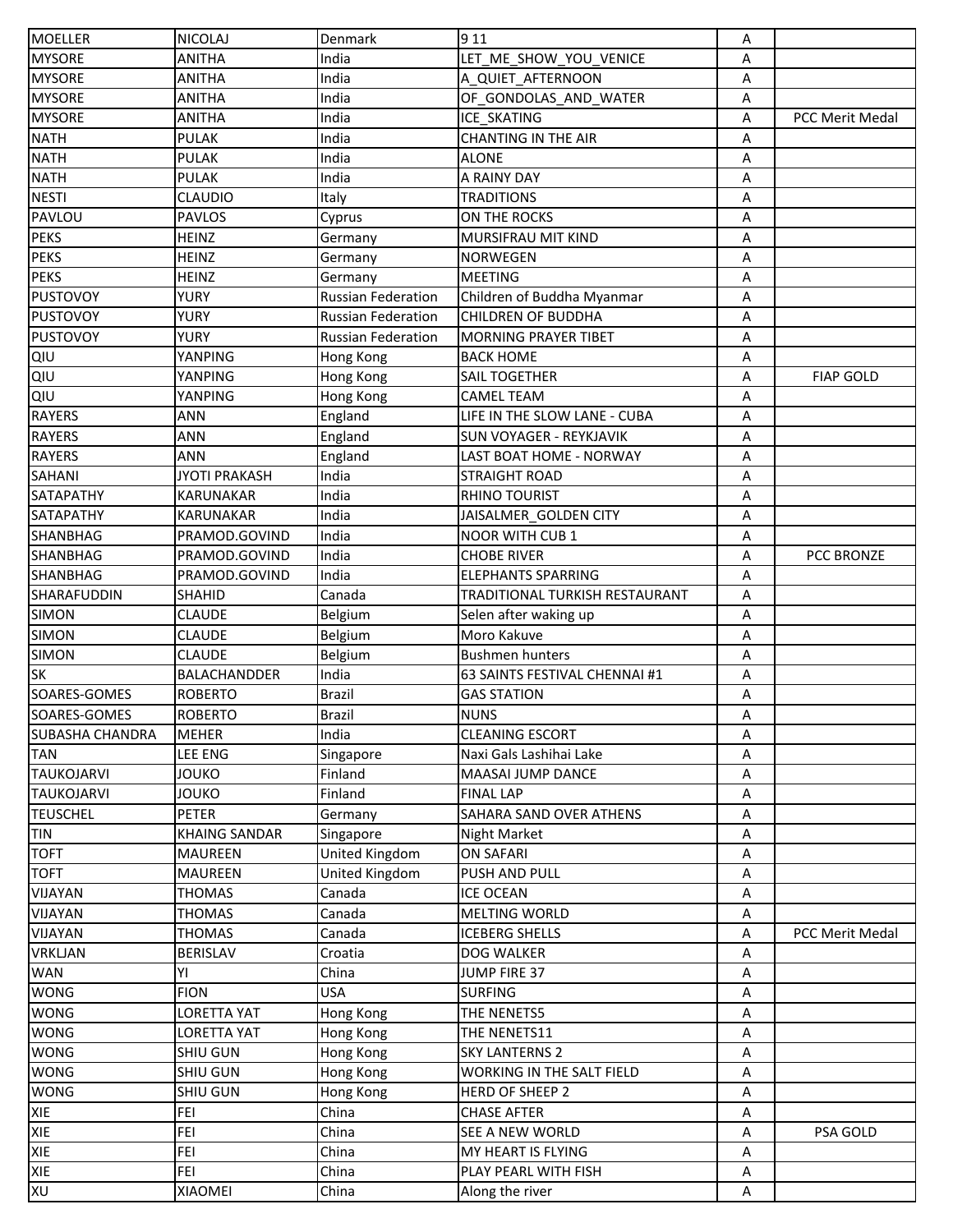| <b>ZHAN</b> | <b>ZHENLIE</b> | China | <b>CLASSROOM</b>          |  |
|-------------|----------------|-------|---------------------------|--|
| ZHOU        | LIHE           | China | <b>HAPPY NEW YEAR</b>     |  |
| ZHOU        | ILIHE          | China | <b>HAPPY MIAO VILLAGE</b> |  |

|                     | <b>Photo Fest International Digital Salon 2018</b> |                           |                               |              |                                   |
|---------------------|----------------------------------------------------|---------------------------|-------------------------------|--------------|-----------------------------------|
|                     | FIAP 2018/309                                      |                           | PSA 2018-135                  | FIP 2018/001 |                                   |
| <b>LAST NAME</b>    | <b>FIRST NAME</b>                                  | <b>COUNTRY</b>            | <b>WORK TITLE</b>             |              | <b>RESULT - WOMAN &amp; CHILD</b> |
| <b>AGAPOV</b>       | <b>SERGEY</b>                                      | <b>Russian Federation</b> | A Life                        | A            |                                   |
| <b>AGAPOV</b>       | <b>SERGEY</b>                                      | <b>Russian Federation</b> | Survival                      | Α            | PSA GOLD                          |
| AGAPOV              | SERGEY                                             | <b>Russian Federation</b> | Always the family             | Α            |                                   |
| <b>BHATTACHARYA</b> | <b>DINABANDHU</b>                                  | India                     | LOOK                          | Α            |                                   |
| <b>BOYD</b>         | <b>CYRIL</b>                                       | Northern Ireland          | SAM                           | Α            |                                   |
| <b>BOYD</b>         | <b>CYRIL</b>                                       | Northern Ireland          | YOUNG KARTERS                 | Α            |                                   |
| <b>BOYLE</b>        | <b>JUDY</b>                                        | Northern Ireland          | THE GOAT LADY                 | Α            | <b>PCC SILVER</b>                 |
| <b>BOYLE</b>        | <b>JUDY</b>                                        | Northern Ireland          | THE GOAT WHISPERER            | Α            |                                   |
| <b>BYSACK</b>       | <b>SUBRATA</b>                                     | India                     | <b>CHILD ON MOTHER BACK</b>   | A            |                                   |
| <b>BYSACK</b>       | <b>SUBRATA</b>                                     | India                     | MOTHER WITH CHILD AT DANDI    | Α            |                                   |
| <b>BYSACK</b>       | SUBRATA                                            | India                     | <b>DO NOT CRY BABY</b>        | Α            | PCC GOLD                          |
| <b>BYSACK</b>       | <b>SUBRATA</b>                                     | India                     | YAWNING CHILD                 | Α            |                                   |
| C <sub>R</sub>      | SATHYANARAYANA                                     | India                     | <b>MESAI MOTHER AND CHILD</b> | Α            |                                   |
| <b>CHAKRABORTY</b>  | <b>DEBOPAM</b>                                     | India                     | <b>WORKING MOTHER</b>         | A            | <b>PCC Merit Medal</b>            |
| CHAUHAN             | <b>VINOD</b>                                       | India                     | A MILLION DOLLARS KISS        | Α            |                                   |
| <b>CHE</b>          | <b>ARNALDO PAULO</b>                               | Hong Kong                 | <b>TOUGH LIFE 5</b>           | A            |                                   |
| <b>CHE</b>          | <b>ARNALDO PAULO</b>                               | Hong Kong                 | CROSSWALK                     | A            |                                   |
| <b>CHE</b>          | <b>ARNALDO PAULO</b>                               | Hong Kong                 | <b>WAIT MOTHER</b>            | Α            |                                   |
| <b>CHE</b>          | <b>ARNALDO PAULO</b>                               | Hong Kong                 | LOVING SMILE 2                | Α            |                                   |
| <b>CHEN</b>         | <b>JINGHUI</b>                                     | China                     | IN THE RAIN                   | Α            |                                   |
| <b>CHEN</b>         | <b>XINXIN</b>                                      | China                     | TAJIK OLD WOMAN 3             | Α            |                                   |
| <b>CHEUNG</b>       | <b>SINKAI</b>                                      | Australia                 | Cuban elderly woman           | Α            |                                   |
| <b>CHEUNG</b>       | <b>SINKAI</b>                                      | Australia                 | <b>Ball Game</b>              | Α            |                                   |
| <b>CHEUNG</b>       | <b>SINKAI</b>                                      | Australia                 | <b>Big Sister 2</b>           | Α            |                                   |
| <b>CHOUGULE</b>     | <b>APPASAHEB</b>                                   | India                     | LIFE AT BRICK FACTORY         | A            |                                   |
| DAS                 | SWAPAN                                             | India                     | <b>GIRL UNDER UMBRELLA</b>    | Α            |                                   |
| DAS                 | <b>SWAPAN</b>                                      | India                     | <b>SILENT STORY</b>           | Α            |                                   |
| DAS                 | <b>SWAPAN</b>                                      | India                     | ME AND MY SILENT STORY        | Α            |                                   |
| <b>DAS</b>          | <b>SWAPAN</b>                                      | India                     | MAY BE IT WAS JUST A DREAM    | A            | <b>PCC Merit Medal</b>            |
| <b>DE SARKER</b>    | <b>DILIP</b>                                       | India                     | <b>MUSK PLAY</b>              | Α            | <b>CHAIRMAN CHOICE</b>            |
| <b>DE SARKER</b>    | <b>DILIP</b>                                       | India                     | <b>FARM HOUSE DAUGHTERS</b>   | Α            |                                   |
| DE SARKER           | <b>DILIP</b>                                       | India                     | <b>SHARE WITH US</b>          | Α            |                                   |
| <b>DEVISRI</b>      | <b>GUGULOTH</b>                                    | India                     | RAJASTHANI BEAUTYS            | Α            |                                   |
| <b>DEVISRI</b>      | <b>GUGULOTH</b>                                    | India                     | <b>HAPPINESS</b>              | Α            |                                   |
| <b>DUTTA</b>        | <b>DIBYENDU</b>                                    | India                     | CHILDHOOD.jpg                 | Α            |                                   |
| <b>DUTTA</b>        | <b>DIBYENDU</b>                                    | India                     | TRANSITION.jpg                | Α            |                                   |
| <b>DUTTA</b>        | <b>GOUTAM KUMAR</b>                                | India                     | <b>RESCUE</b>                 | Α            |                                   |
| FANG                | LI                                                 | China                     | CHILD AND MOTHER BAKE NANG1   | Α            |                                   |
| FANG                | П                                                  | China                     | <b>BESIDE THE STOVE2</b>      | Α            |                                   |
| <b>HUANG</b>        | <b>HAIYAN</b>                                      | China                     | NAMIBIA RED CLAY FIGURINE5    | Α            | <b>FIAP RIBBON</b>                |
| <b>JOURDAIN</b>     | ROGER                                              | France                    | RICE FEAST NO2                | Α            |                                   |
| <b>JOURDAIN</b>     | <b>ROGER</b>                                       | France                    | PRINCESS LUCIE                | Α            |                                   |
| <b>JOURDAIN</b>     | <b>ROGER</b>                                       | France                    | <b>FARMWORK IN INDIA NO1</b>  | Α            |                                   |
| KOCAKOÇ             | <b>MUSTAFA</b>                                     | Turkey                    | <b>WIND ROSE</b>              | Α            | <b>CHAIRMAN CHOICE</b>            |
| <b>KWAN</b>         | PHILLIP                                            | Canada                    | YARN MAKER                    | Α            |                                   |
| <b>KWAN</b>         | PHILLIP                                            | Canada                    | <b>INVICTUS RACER 282</b>     | Α            |                                   |
| <b>KWAN</b>         | PHILLIP                                            | Canada                    | WALKING ON SAND 9             | Α            |                                   |
| LE HOANG            | <b>NHAN</b>                                        | Vietnam                   | THEU TRUYEN THONG             | Α            |                                   |
| LE HOANG            | <b>NHAN</b>                                        | Vietnam                   | TUNG TANG                     | Α            |                                   |
| LE HOANG            | NHAN                                               | Vietnam                   | <b>NGUA THO 2</b>             | Α            |                                   |
|                     |                                                    |                           |                               |              |                                   |